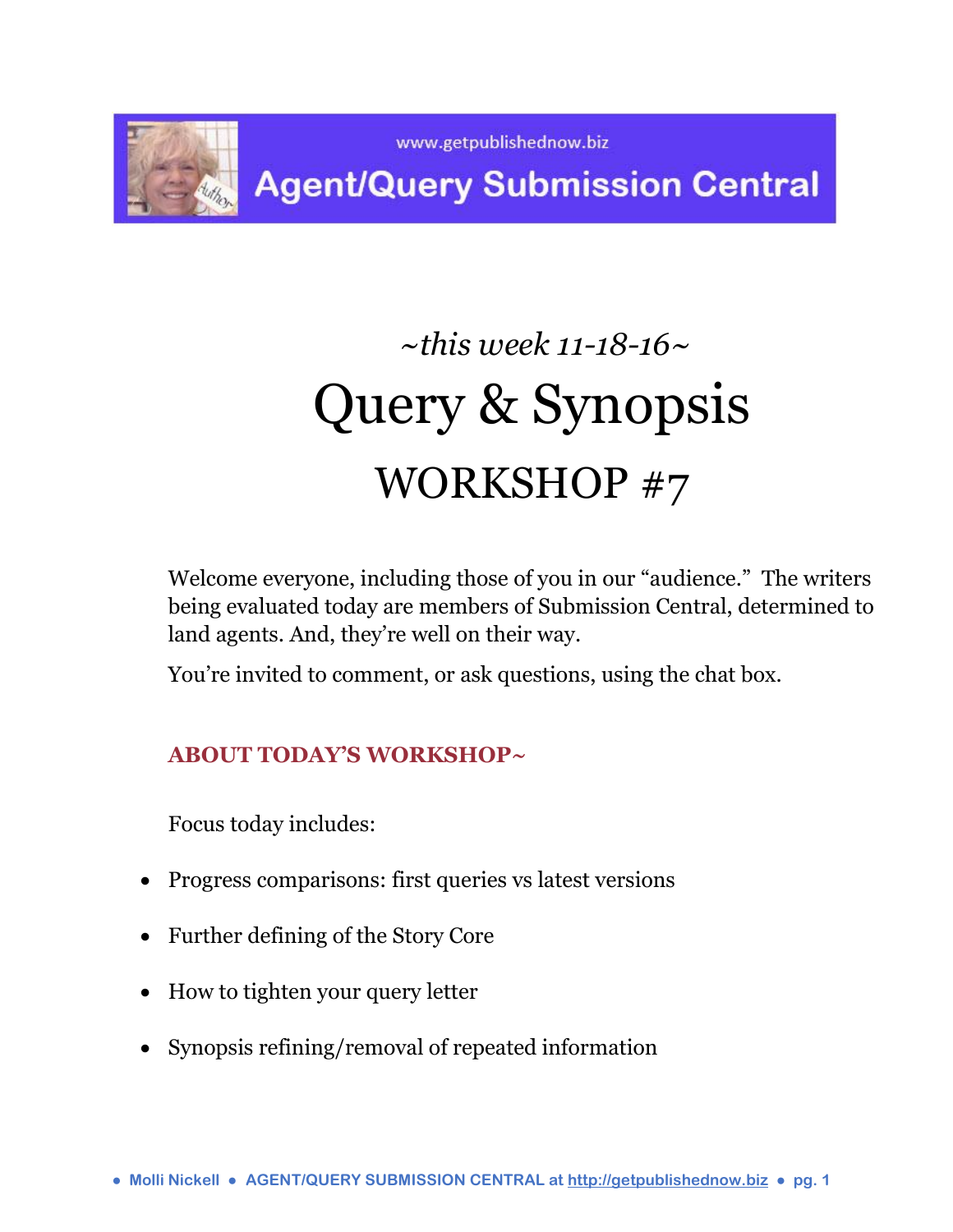Up for evaluation, in order of appearance:

- 1. Janet
- 2. Carol
- 3. John
- 4. Doree
- 5. Vicki
- 6. Linda
- 7. Lisa

# **Story Core Reviews:**

EXAMPLE from Emile:

Email SUBJECT line: Passion, profits, and psychopaths

Query first paragraph:

At the age of 16, Maisy Sloane endured 27 horrifying days at the hands of a psychopath who tortured and raped her, and murdered her best friend. Now 24, and a law student, she's laser-focused on discovering how her attacker evaded death row, despite the overwhelming evidence of guilt. But, when the arrival of taunting messages from her torturer rip open old wounds, they force Maisy to set aside plans of revenge and confront the ghosts of her past.

# **STORY CORE:**

**WHO** is the story about? Maisy **WHAT** does she want? Revenge **WHY** can't she have it? legal schemes **WHAT** is the terrible "or else" that could occur if she doesn't get what she wants? Past will overwhelm her Past will overwhelm her. Or another psychopath is after her.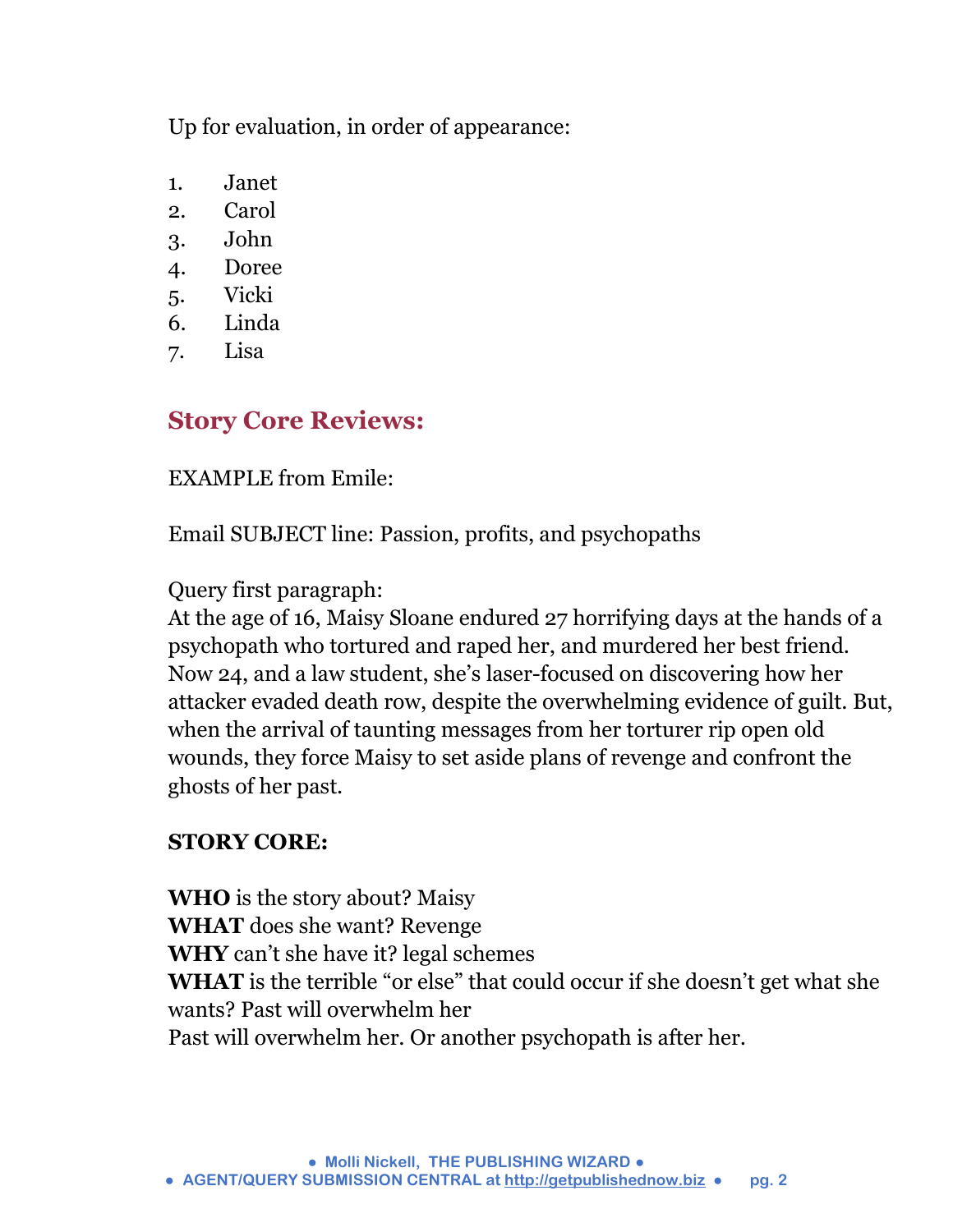From Jenny's query for "Reinvention"

Email SUBJECT line: Sex, Lies, and Electricity

Clay, a reclusive, fifty-something engineer, prefers mechanical tinkering over interaction with humans. For ten years, he's been consumed by inventing a machine that will revolutionize energy production. Clay hermits in a remote cabin workshop, supported by his younger brother who brings groceries and helps him on weekends. When Robert is killed in an apparent car accident and someone breaks into the cabin and tries to steal the machine and severely damages it, Clay thinks himself into a paranoid frenzy. First the accident. Then the attempted robbery. He needs to run. But where? Can Clay locate safe haven, repair his invention, and sell the patent rights *before* unknown killers catch up with him?

# **STORY CORE:**

**WHO** is the story about? Clay

**WHAT** does he want? Sell patent rights sell the patent. Repair and sell the patent.

**WHY** can't he have it? Bad guys. Someone is after it to destroy it. **WHAT** is the terrible "or else" that could occur if he doesn't get what he wants? Wasted life? Unclear? He'll be killed. Machine also destroyed.

# From Janet~

Her original query for "Glass Promises"

I am looking for representation and was very impressed with the authors you represent. My 98,660 word manuscript, Glass Promises, is a romance novel which deals with one's greatest strength and weakness—a family.

Grace Stone is the illegitimate daughter of a rich man's mistress. As a widowed college professor with a young child, she has worked hard to distance herself from her dead mother's lifestyle. She meets Beau at speed dating and he's the perfect guy for a fling. Unmarried. Likes kids. Not looking for commitment. But Grace's four-year-old daughter has other plans for the two of them. When the identity of Grace's unknown father is discovered, she is thrilled to finally have a biological connection to a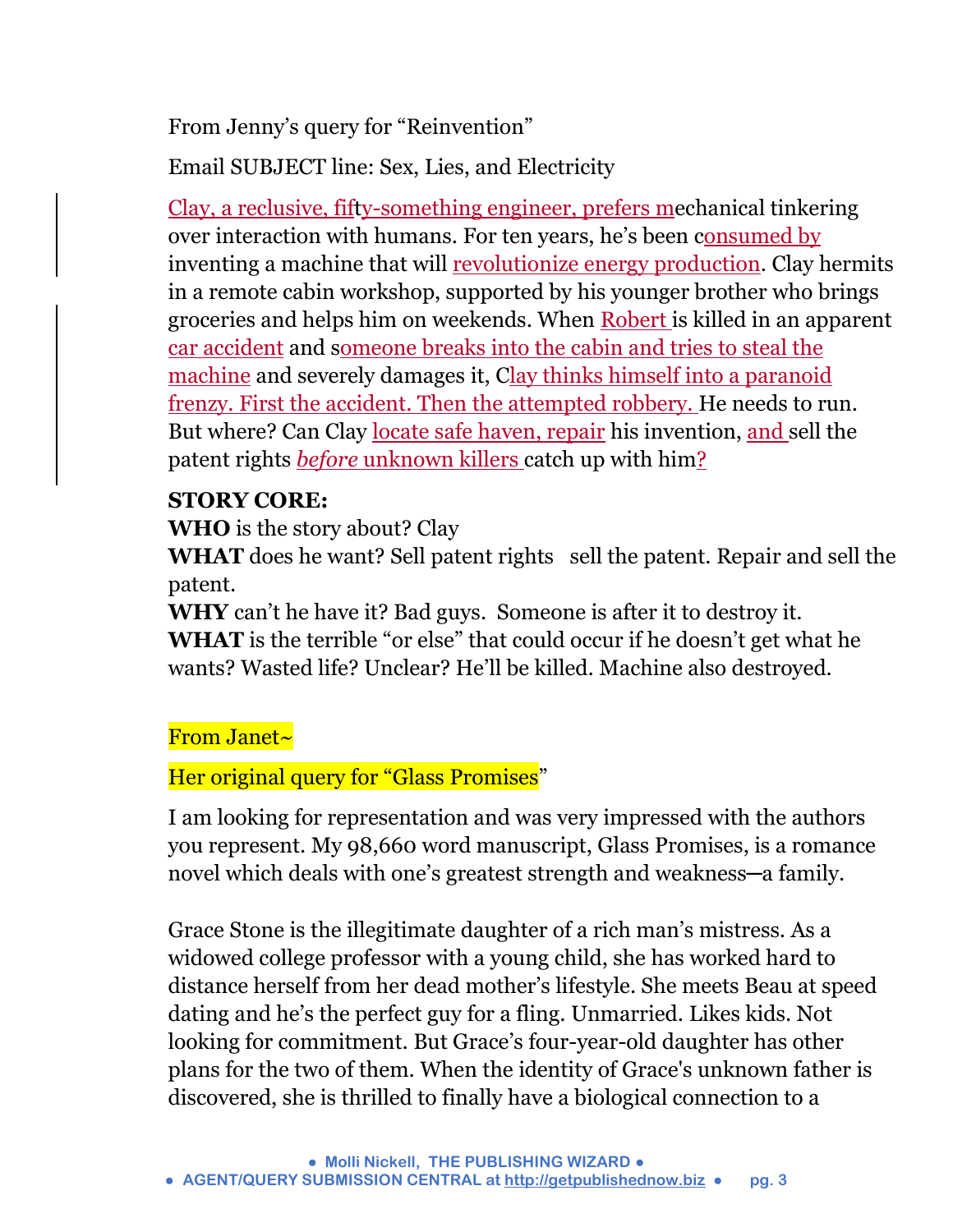family—except she's sleeping with one member and being maligned by another. To protect herself and her daughter, she makes two demands of Beau. Her ultimatum ends their relationship. When Grace is attacked and seriously injured, she and Beau learn that the bonds of family and the heart are in finding love, losing love, and risking love again.

#### **Story core:**

**WHO:** Grace Stone

**WHAT** does she want? Her goal is unclear.

**WHY:** wants to be different than her mom. Lonely.

**WHAT stands in her way?** Unknown. Unclear. Wants to not be like mom. Unclear.

**The terrible "or else?"** Unclear. Declarative last sentence don't reveal how she learns this lesson about family. Lives alone for the rest of her life.

Results? # of queries submitted? Responses? Requests for manuscript? Lot of thanks no thanks. 20 sent.

Janet's most recent query and synopsis:

**WHO IS** THE STORY ABOUT? Professor Grace Stone **WHAT** DOES THE MAIN CHARACTER WANT AND WHY? She wants the love of a good man and the family she never had.

**WHAT** STANDS IN THE MAIN CHARACTER'S WAY? Her fear of heartbreak.

**WHAT** HAPPENS IF THE MAIN CHARACTER DOESN'T GET WHAT SHE WANTS? She remains a family outsider.

Email SUBJECT line (and book title): Glass Promises

Professor Grace Stone yearns for what has been missing from her life, a family of her own. As the offspring of her mother's affair with a wealthy married man, Grace never knew her father. Her own husband was killed with his mistress shortly after the birth their daughter, Lily. Grief-stricken, she once again faced life alone. Four years later, Lily urges her to find them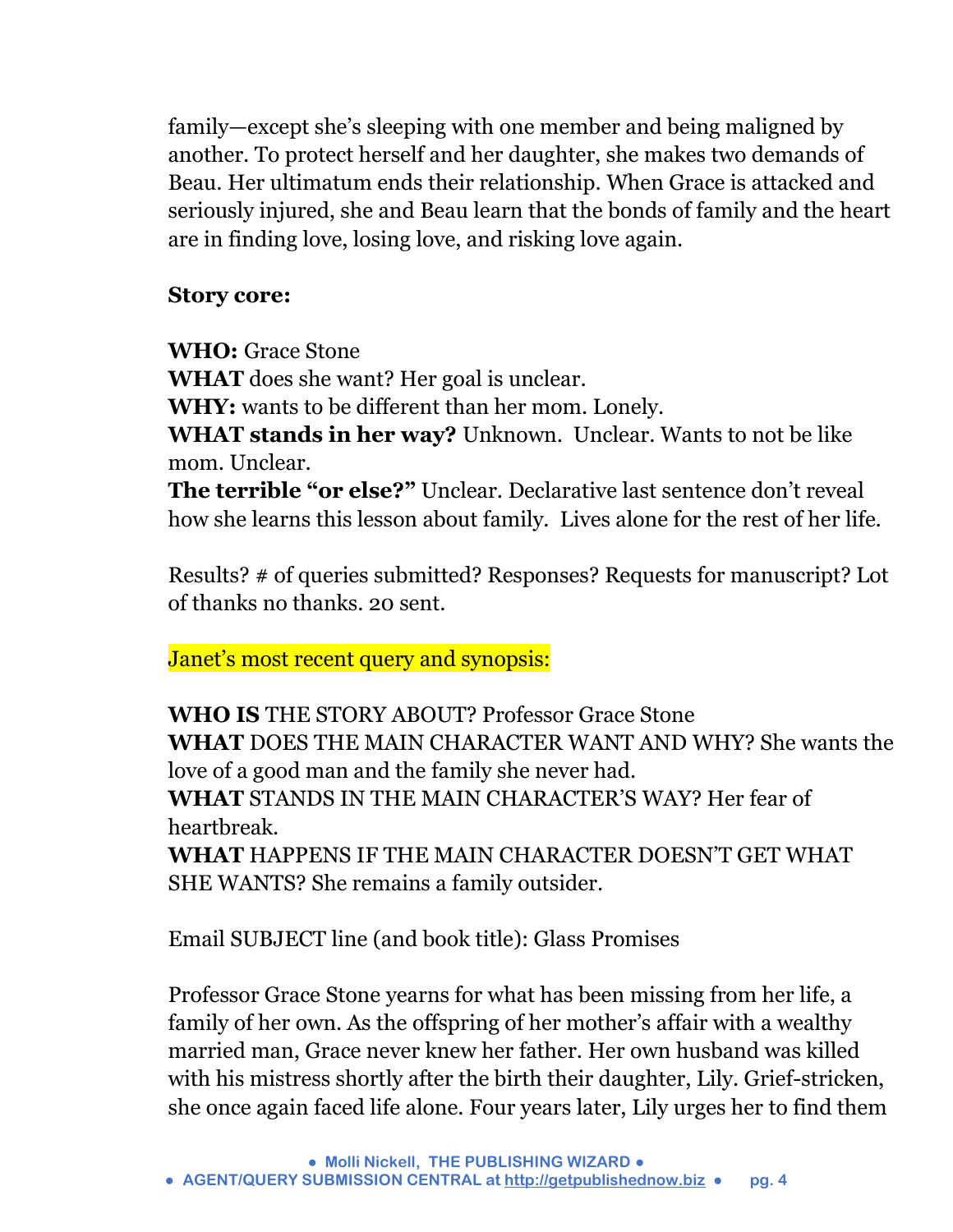a new daddy. Since Grace grew up with only her mother for family, she does not want the same lonely childhood for her daughter. She suppresses her fear of heartbreak to start dating. Grace meets Beau, a burly construction worker, who differs from the sleek, suave men she was attracted to in the past. They begin a steamy relationship fraught with landmines of pain from both of their past marriages.

Does this current version reveal the story core?

WHO is the story about: Grace WHAT does she want? Family. family. Give her daughter a father. WHY does she want it? Loneliness. Doesn't want Lily to grow up without a

dad. Doesn't want to be alone. WHAT STANDS in her way? Fear of being vulnerable. Fear of men, relationships, being hurt again. Vulnerability.

THE terrible "or else" No family for herself and for Lily. Not going to be happy alone. No dad for Lily.

Any extraneous info that could be deleted from this first paragraph? Child of an illicit affair, doesn't want her daughter to be raised fatherless. Tighten info on husband, it's enough to call him philandering and how she has faced life as a single parent ever since. Until four-year old Lily . . . Another sentence that feels repetitive is about how Grace grew up with only a mother. Nice phrase about landmines of pain . . .

#### Second paragraph:

At a ritzy charity event, Grace experiences her greatest nightmare. As a result of her uncanny resemblance to her dead mother, a brawl occurs. The humiliating incident leads to the revelation of her deceased father's identity and that of his living relatives. Grace rejoices in finally having the family she has always wanted. But she must deal with the added complication of her newfound aunt being married to Beau's father. Mention a family secret here instead of the complication of step-this and that. As she navigates the unfamiliar labyrinth of family dynamics, she learns that not all newcomers are welcome. Using all her resources, she campaigns to secure a future with her commitment-phobic new love as well as win over his hostile sister. If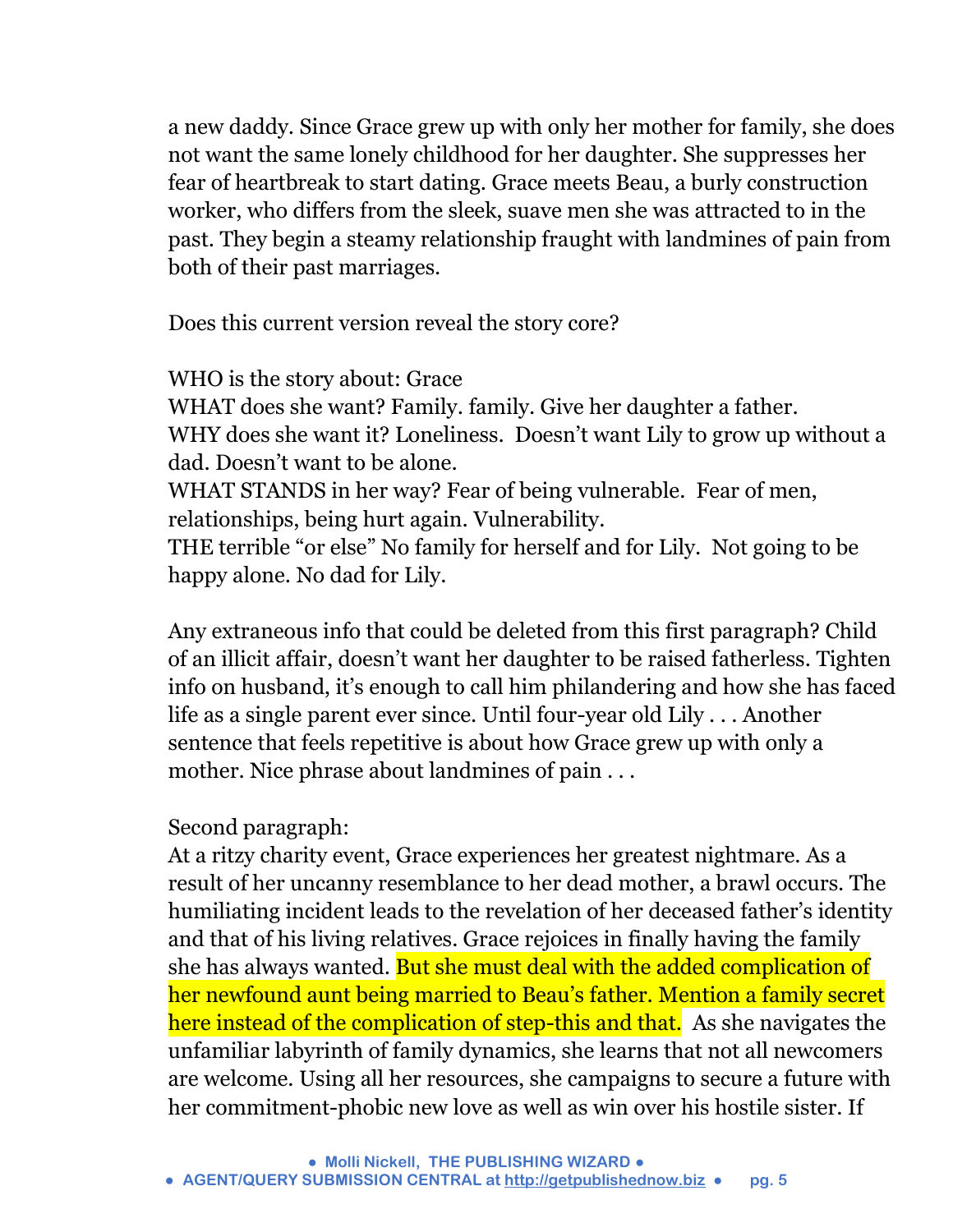she loses the battle, she and Lily will never realize their dreams of a husband, father and family. Now that she has seen what her life can be, Grace refuses to live without love and remain an outsider like her mother, the other woman.

GLASS PROMISES is a 72,000 word completed romance manuscript which won third place in the 2016 Royal Palm Literary Award competition. I am a member of the Florida Writers Association, Romance Writers of America, Florida Romance Writers, Coral Springs Writers Group, and worked on the annual Coral Springs Literary Festival.

Thank you for your time and consideration.

Janet Franks Little [www.janetfrankslittle.com](http://l.facebook.com/l.php?u=http%3A%2F%2Fwww.janetfrankslittle.com%2F&h=NAQHiaDn2&s=1) [www.facebook.com/janetfl1](http://www.facebook.com/janetfl1) [www.twitter.com/franks\\_little](http://l.facebook.com/l.php?u=http%3A%2F%2Fwww.twitter.com%2Ffranks_little&h=fAQFTRgM_&s=1)

**Comments:** Could last sentences from first and second paragraphs be revised to become questions which are more likely to result in continued reading to discover the answer to the question. Confused when relationships she has just discovered is revealed.

#### **For Everyone:**

Declarative sentences aren't as powerful in query letters as sentences that ask questions.

Nice job of purging "is" from your query.

#### SYNOPSIS

Professor Grace Stone grew up never knowing which of her dead mother's sugar daddies was her father. So she marries young to create a family of her own. Two years later, her philandering husband dies in the devastating tsunami of 2004. Alone with an infant daughter, she focuses on her education and being a good mother until four-year-old Lily begins to lobby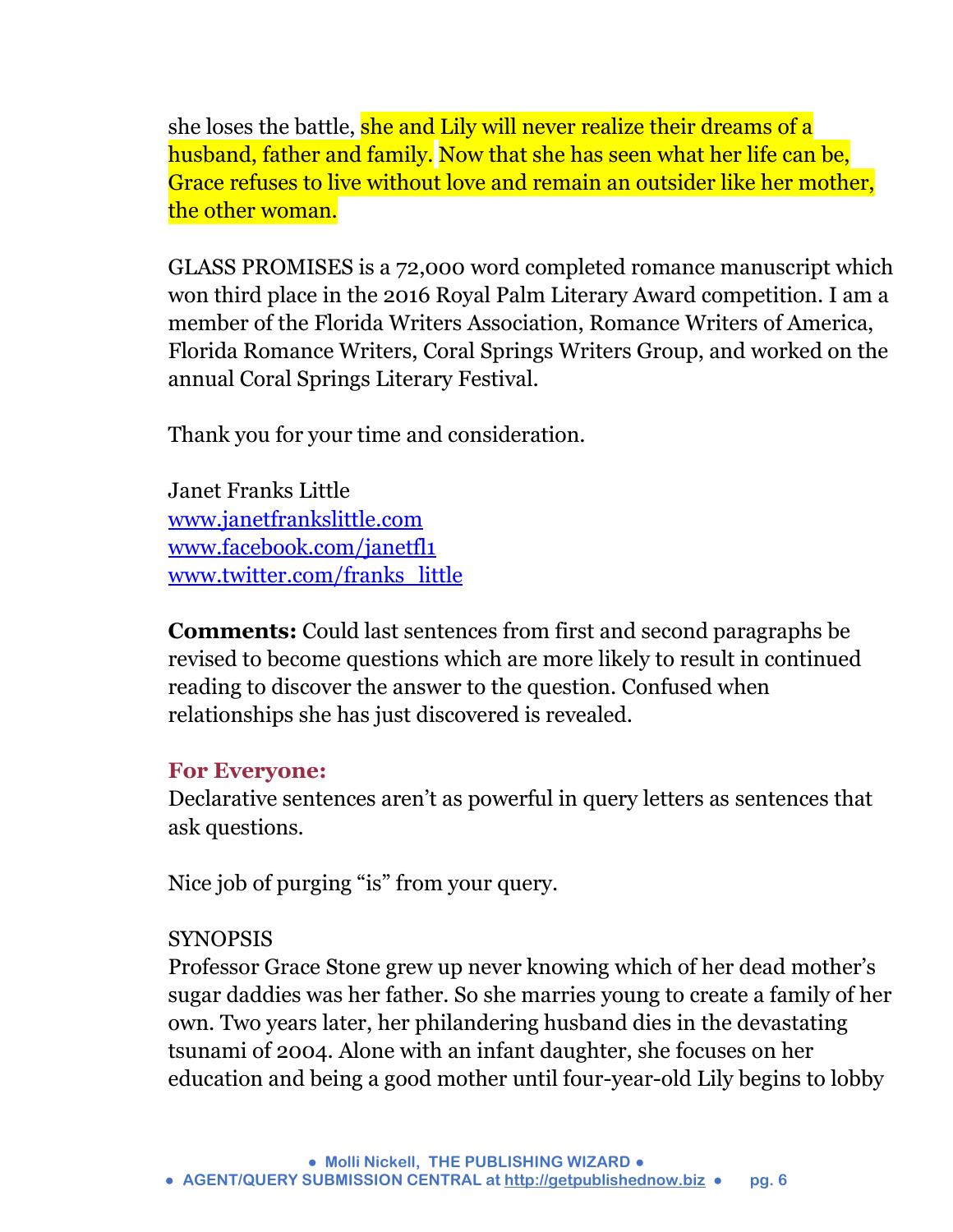hard for a father. Despite her fear of men who make glass promises, Grace can't deny her child what she herself has yearned for all her life.

She tries speed dating but refuses all the five-minute men. When her car is totaled, Grace encounters one of the rejected dates?????. The chemistry between her and Beau sizzles. They quickly become intimate after he helps her buy a new vehicle. Appalled by her loss of control, Grace pushes Beau away after he makes a joke about the cost of sex with her.???? He wins her back. She shares with him the story of her parents and why his remark was so painful to her.

They attend a premier Boca Raton fundraiser where one of her mother's former lovers accosts and humiliates Grace. From this frightening incident, she discovers a biological connection to Beau's stepmother. Everyone welcomes her into his family except his jealous sister, Gen, who considers Grace an illegitimate interloper. As the newest family member, Grace bears the woman's disdain until Lily is terrorized by Gen's daughter at a holiday event.

Fiercely protective as Lily's only parent, Grace questions her long-held desire for an extended family. Perhaps they were better off alone. Worried that she has no more solid standing with Beau than her mother had with her lovers, Grace pushes him for a commitment and to set boundaries with his sister. Her ultimatum forces their breakup when he is unable and unwilling to meet her demands.

Grace refuses to lose the man she loves and her newfound relatives. Both are too precious to her and Lily to not fight for them. She initiates a campaign using her PhD book smarts, her mother's tricks-of-the-trade, and even Lily's child-like ingenuity to secure a forever place in Beau's heart and in his family.

#### **Comments:**

Basically, this covers the needs of the synopsis and reveals the full story flow in a quick, and easy-to-read manner. Some captivating phrases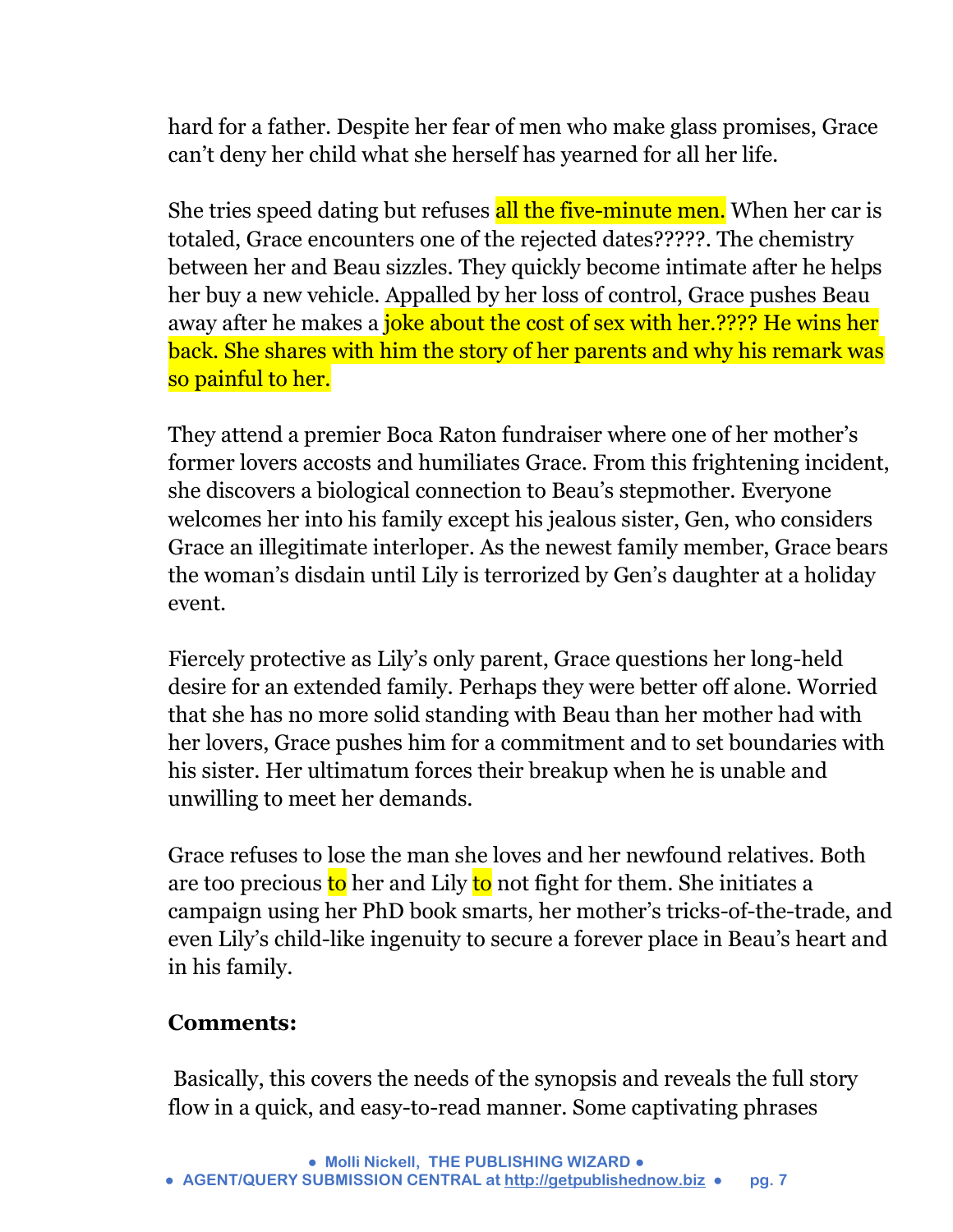engaged my attention. Like: Grace can't deny her child what she herself has yearned for all her life. Intriguing last sentence will motivate the agent to keep reading to find out how Grace achieves her goal.

Overall clean up and tightening will bring this query and synopsis "ready to go" status.

"Natural reader" as read-back program. Google it.

From Carol~

Email SUBJECT line: Brother and sister caught in the "storm of the century."

# Her query:

Georgie and her brother, who always seems to get sick, are downtown for the Armistice Day Parade. Their uncle is part of the parade and is to give them a ride home when the **parade i**s over. A sudden snow storm comes up and the store where they are to meet closes. How will she find her uncle and if she doesn't, how will she get home?

The day had started out warm, so Georgie and her brother, Luke, are not prepared for cold weather. They have no money, and since they can't find their uncle, they must walk home to an empty house as their parents are at the hospital awaiting the birth of a new baby. After a long ordeal fighting the elements, they manage to get a free ride home on a streetcar only to find the electricity and phone service out in their cold home. On top of that, Luke becomes sick. Can Georgie figure out how to get the house warm, and what about Luke who becomes sicker by the minute?

"Georgie and the Armistice Day Blizzard" is a chapter book of 10,000 words. I have sold more than two dozen stories and articles to a variety of magazines including "Highlights for Children, Girl's Life, the Writer Magazine" and am the author of seven children's books. I was a writing mentor for, and have given presentations and speeches to the Minnesota chapter of the Society of Children's Book Writers and Illustrators and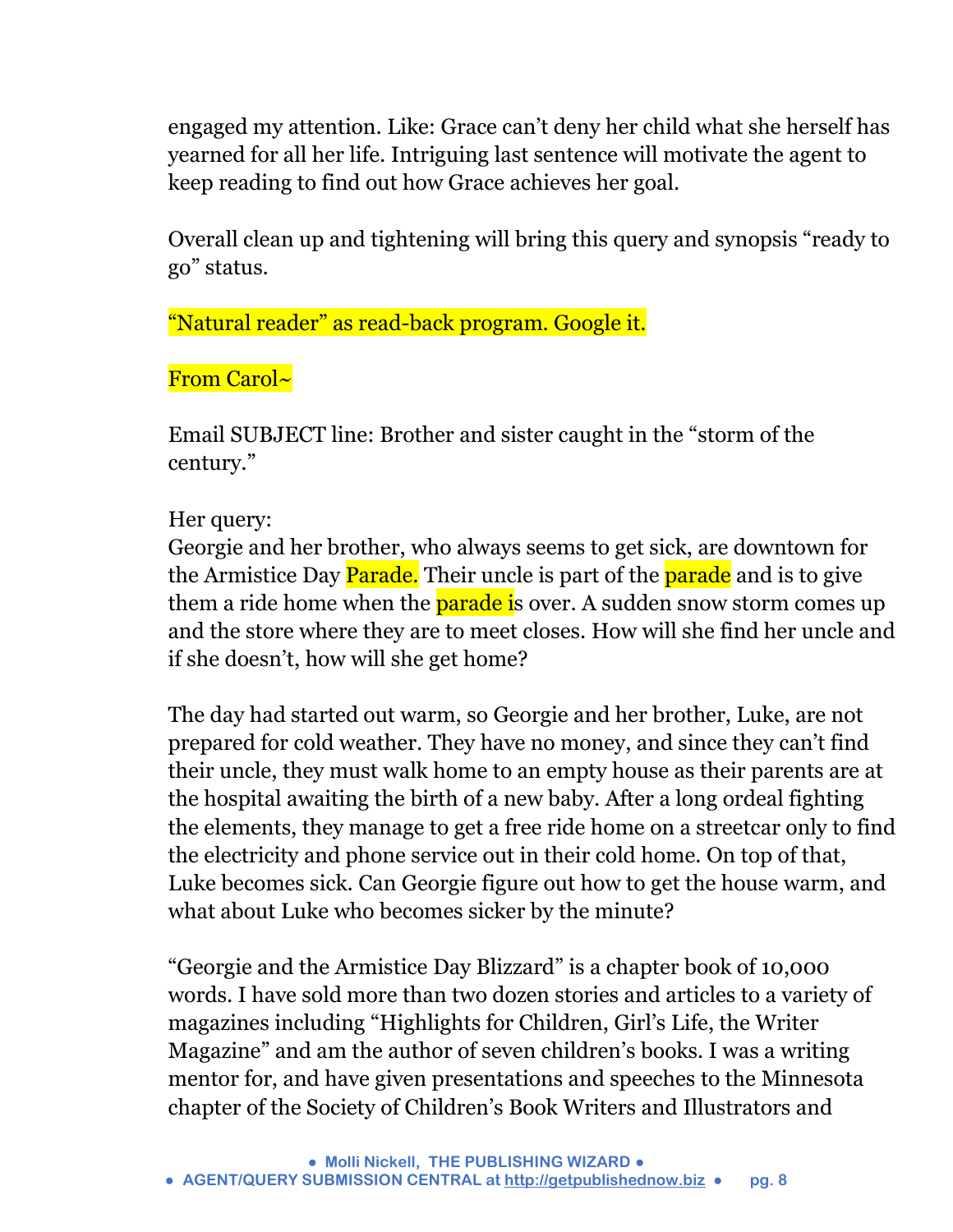taught classes at the Loft Literary Center in Minneapolis. I belong to two critique groups, one in person and one on-line.

STORY CORE:

**WHO** is this story about? Georgie, age 12

**WHAT** does she want? To get her little brother, Luke, age 6, home and out of the elements.

**WHAT** stands in their way? The weather

**What is the terrible OR ELSE** that might occur if she doesn't get what she wants? She and/or her little brother could suffer from hypothermia and never make it home.

Comments from group. What works and what doesn't? Good description sentence, storm of the century. Minor things that didn't work. Make it more desperate. Didn't feel great at the beginning but wanted to go anyway. Where is it taking place? Current time or decades before? Is this a small town?

Set up is clear, but Georgie's anxiety isn't readily evident. Build tension by revealing more about her feelings of responsibility for her little brother, and how her stress builds as bad becomes worse and by the time they reach home, he's obviously ill and the house is cold, and becoming colder. As written, it feels a bit slight to become a book.

Plot Question: Even if the store closed, wouldn't the uncle have come to retrieve them if they waited for him outside? Set up could change a little to give Georgie more of a challenge. They agree to meet him in the parking lot where he's left his car? But, the blinding rain/show confuse her as to exactly where the parking lot is located. Storms don't gather that fast? Tornado? Or, ice storm. Sticky snow? They get lost. Uncle can't find them. Panic sets everybody in tail spin. Bigger town. Or they go with Uncle to larger town, don't know how to find him or get home? Streetcars? In today's world.

# From John

#### John's original query: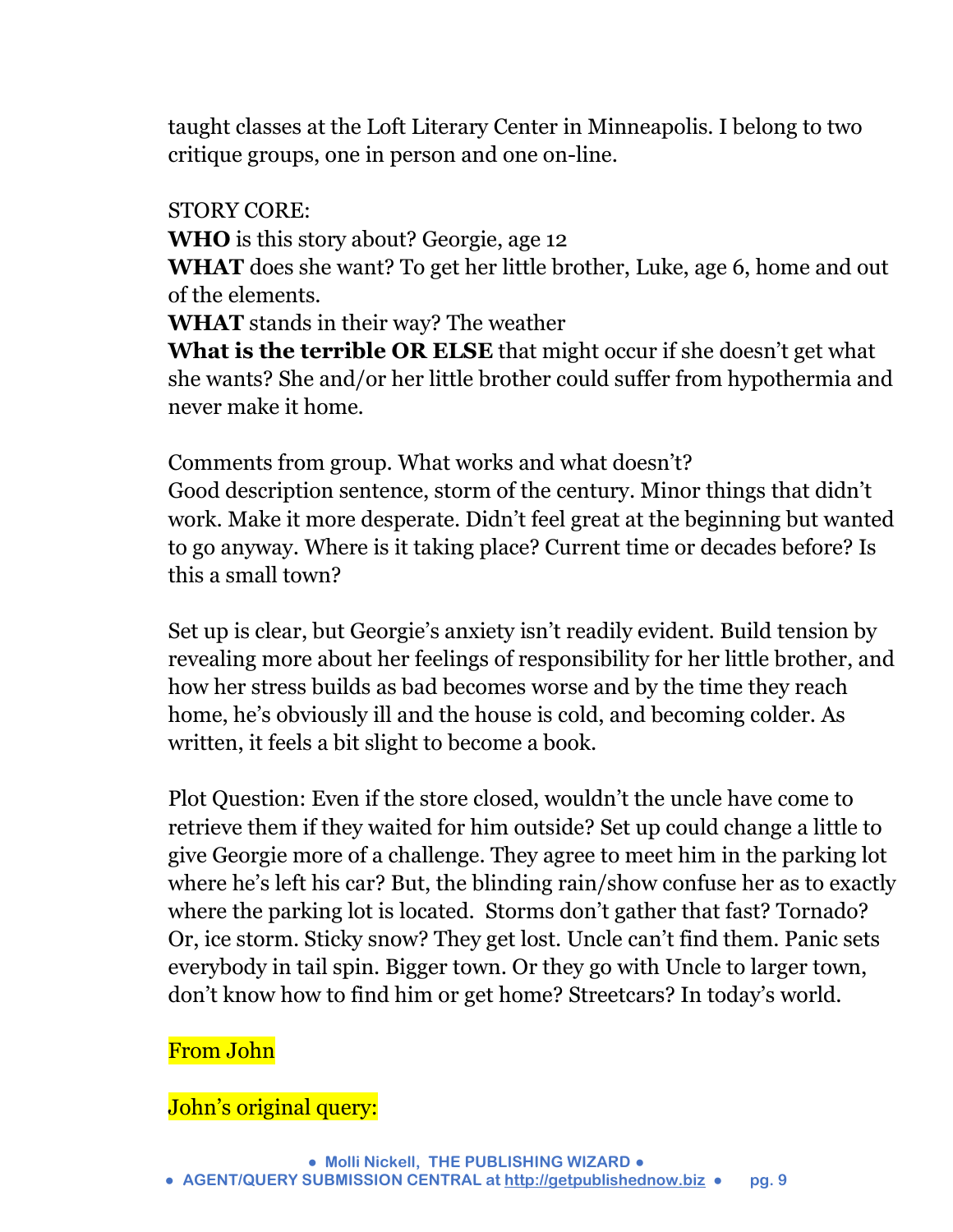When he comes to on a picnic table with no memory of the past, he struggles with the uncovering of who he is and searches for the answer to where the fifty thousand dollars in his pocket came from. There is also a strange medallion on a silver chain around his neck, that later connects him to another dimension where Michael the Archangel helps guide him with his purpose in this realm, which due to an accident, he has forgotten.

#### **STORY CORE:**

**Who** is the story about? Unknown he. No name may or may not work. Profusion of he.

**What** does he want and why? Know who he is. Remember what happened. How he got there. About the money in his pocket. Would 50K fit in a pocket? Money belt.

**What stands** in his way? Memory loss. Amnesia.

**What is the terrible or else** that might occur if he doesn't get what he wants? Unknown. Unknown.

John's CURRENT query first paragraph

Email SUBJECT line: He can't remember if he's a victim or a criminal

Jack Crane awakes on a park bench in the rain with a large gash on his head and a fragmented/*jumbled* memory. It's like his thoughts were dropped in a wire Bingo basket and spun around at high speed, completely out of order. There is a brief memory of shooting someone, being shot himself, a spirit being named Michael and something about a mission to clean-up corruption. After a short hospital stay, he fears what he may have done before being wounded. For now, his mission will have to be put on hold until he understands it more. He'd like to remember all of his past, but if it could get him killed, maybe not remembering is better. For now, he asks, "Am I a victim or a criminal?"

**Who** is the story about: Jack

**What** does he want and why? To remember if he's a good or bad guy. Remember his past.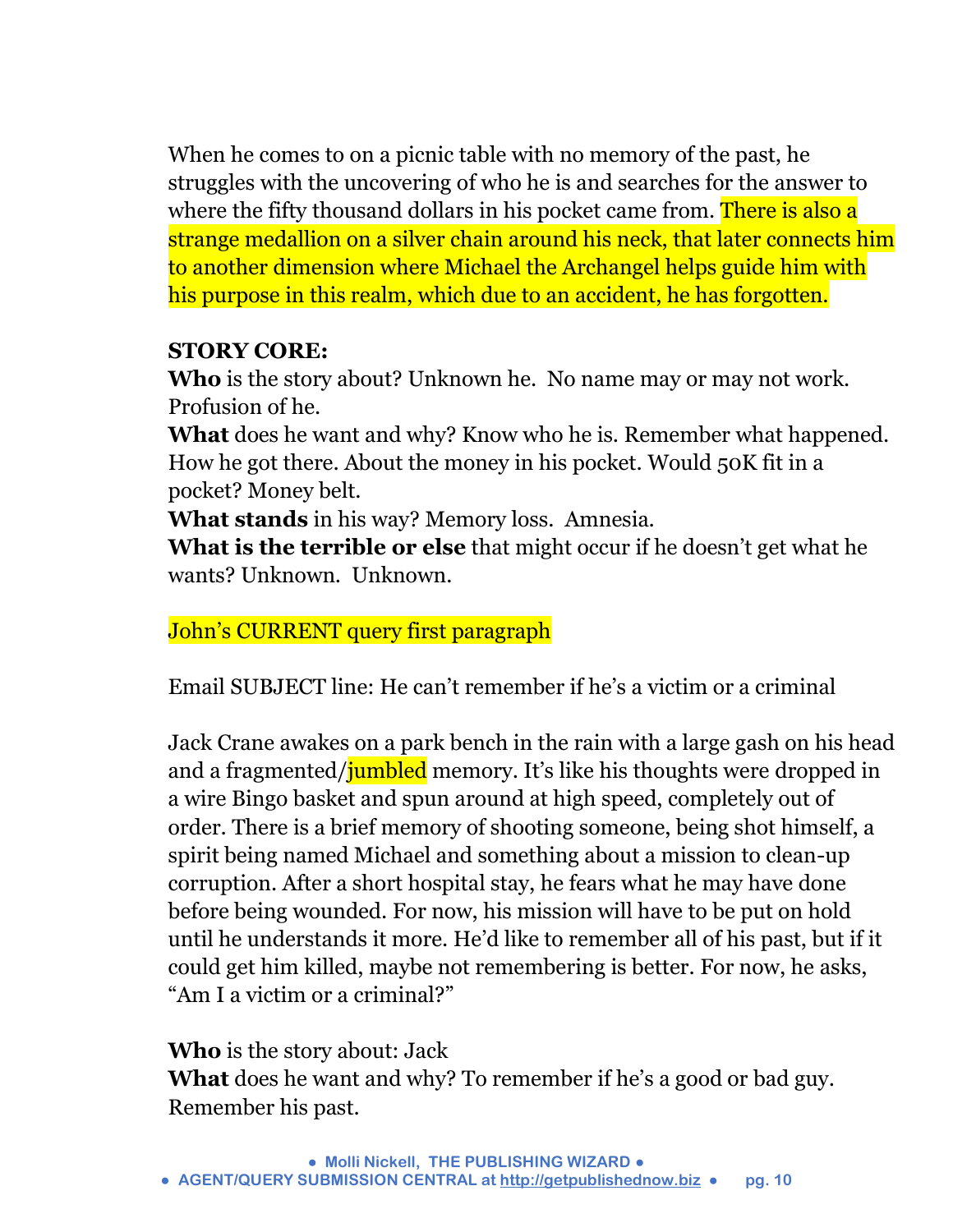**What stands** in his way? His memory is scrambled. Amnesia. **What is the terrible or else** that might occur if he doesn't get what he wants? The corrupt people he came to destroy may kill him first if he doesn't figure things out. Can get killed.

**Question:** Does everyone know what a Bingo basket is?

## Current query 2<sup>nd</sup> and 3<sup>rd</sup> paragraphs:

His identity is further questioned when it's found he has a money belt with fifty grand in cash, and he's not sure why. As memories are stitched together in time, his fears increase. Snippets show the money in the belt belonged to his loan shark boss who is part of his mission. When his car, which was missing, is dragged from the river, a body is found in the trunk with another fifty grand. He vaguely remembers how this money belonged to a drug dealer's boss, another part of his mission. He's convinced both will be looking for their money and not concerned about his health. Jack's life abruptly changes when he's placed in the line of fire and missed ten times at close range. It's then he discovers he's different from others. He can perform supernatural feats when needed, and at other times he has no powers at all. Will he be able to use his powers if the gang leaders come around for their money or will he be helpless and alone?

My novel, "CAN TWO WRONGS BE MADE RIGHT?" is complete at 55,000 words. I've spent most of my technical career in the newspaper and publishing industry. I have been published in several magazines. I'm a member of a writers' group, and in the process of organizing a group of first-time writers.

Thank you for your time and consideration.

#### John' current synopsis:

Jack's doctor says his prognosis is 50/50 of ever remembering events in their correct order. What he does remember places him in a position where two different crooks are after their money which he carried. He has no idea what they look like or when they will come, but he's sure about one thing,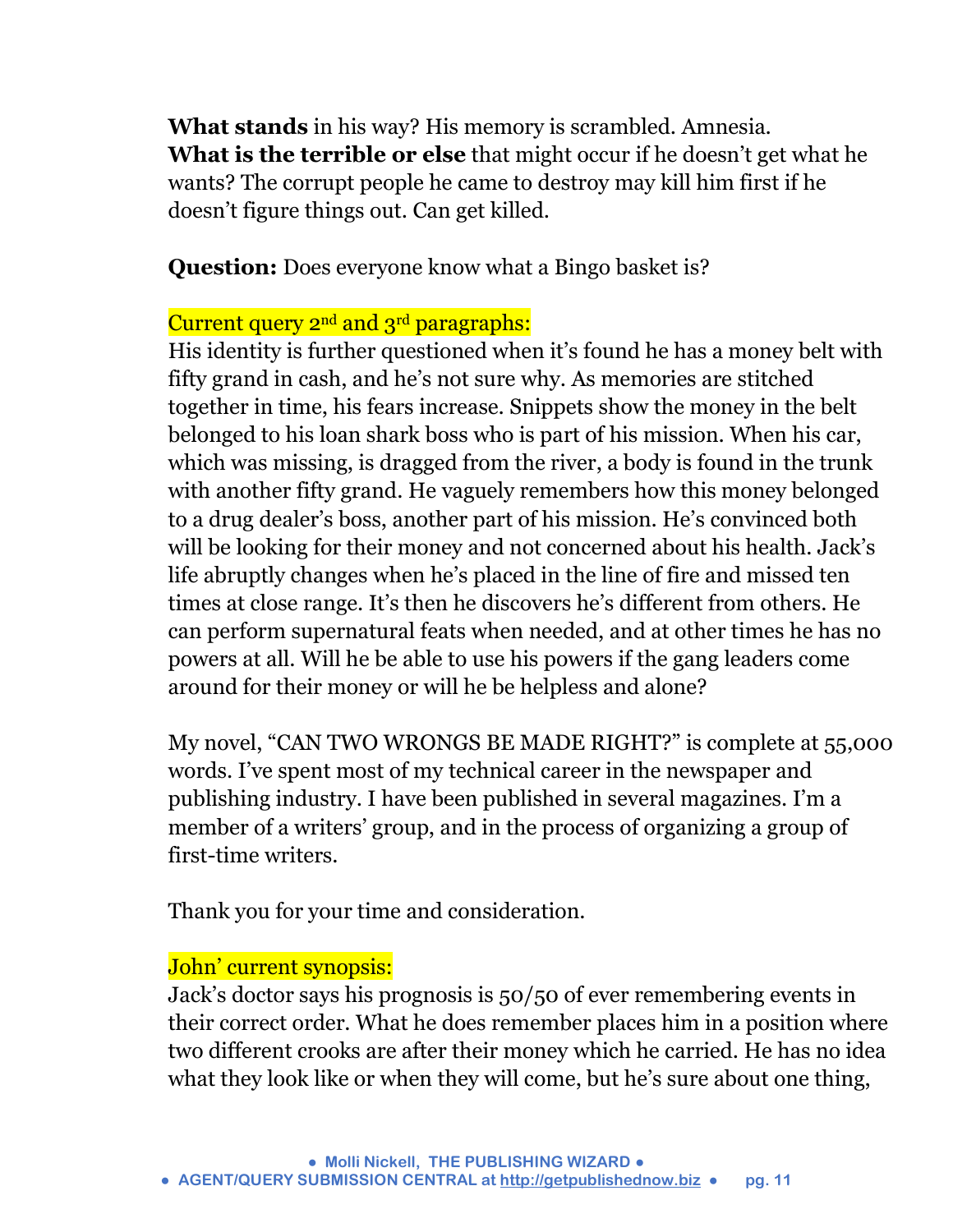they are not going let one hundred grand slip through their fingers without a fight. Should he give the money back or run for his life?

Over the next few months, bits and pieces chain together into coherent thoughts. Some thoughts show Jack's not like other people. He's visited by an angelic being named Michael who explains how Jack, like himself, is from another dimension, sent here to help clean up a loan shark operation and drug ring. For now, due to Jack's memory situation, his mission is put on hold. Jack's struggles further intensify when he meets Susan, a woman who says she's his lover and he has feelings for her that he cannot explain. She has Multiple Personality Disorder and a missing husband. There's a possibility she's the murderer. He thinks of running, but to where? He may run right into the arms of the two guys looking for their money.

As he grows closer to Susan, he learns how her husband mysteriously disappeared. After some investigation, he finds the missing husband's car buried behind the barn with two bodies inside. On confronting Susan, she admits how it was Jane, her alternate personality, who actually pulled the trigger when she found the husband and secretary in bed together. Jack fears he may be Jane's next victim.

Jack makes friends with the local Sheriff and tells him the truth about his situation. The Sheriff, Tom Tuttle, arranges a meeting between each of those looking for their money and the monies are returned. In exchange, the gangsters pledge not to retaliate. Jack isn't 100% sure they mean business, but what other choice does he have?

Although he gave his word, the former loan shark boss, named Skidder, wants him dead because he's afraid Jack might know too much. When Skidder bursts into the kitchen with an automatic rifle, catching Jack and Susan by surprise, Jane materializes, in human form with a shotgun in hand, shooting the boss in the chest. Michael then appears in a bright light which surrounds Jane and assures Jack that all will be well in the future. Michael and Jane fade away as the light grows dim. Jack and Susan are left alone to explain how this body, full of holes, ended up in their driveway.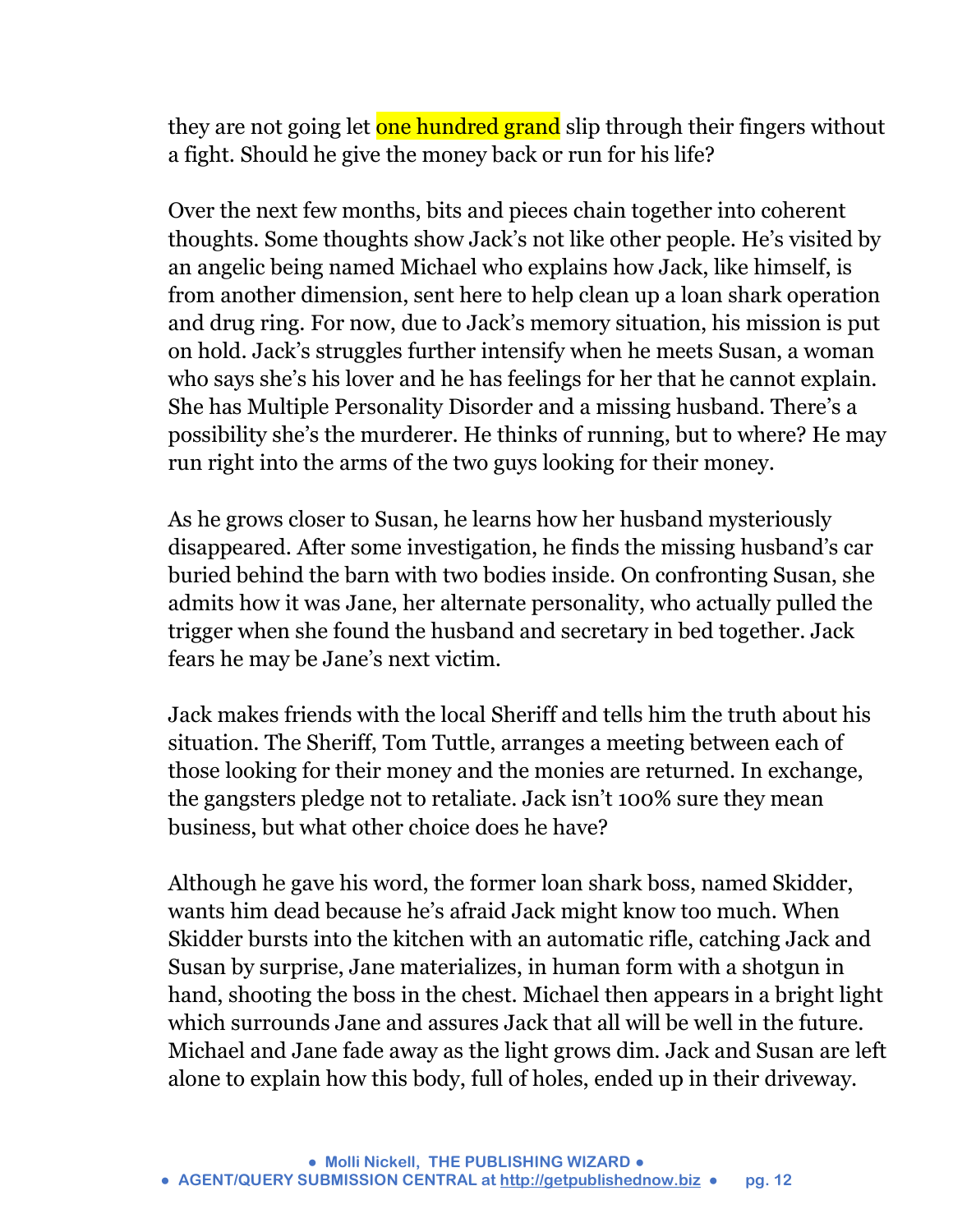**Comments:** If this is Jack's story, he needs to resolve the problem. But, I'm not clear exactly what that is besides memory loss, which he seems to resolved. When Michael appears, as does Jane, the power goes to them, with Jack left holding the bag for the murder of Skidder. Doesn't that put him in as much jeopardy as before? Is this more than one story?

Stick with Jack? Distrustful of everyone he meets.

What is the major plot line.

History of submissions: Sent 100. 60 replies. All "doesn't fit what we're looking for."

Bookbuzz.com

Survey Monkey to discover what readers liked about the book. Might alter how you write your query/synopsis.

From Doree~

Email SUBJECT LINE: Opioids . . . can you hear me now?

When seventeen-year-old Levi Yokum learns that his mother is dying, life goes from sturdy to erosion??? Security to ???? known to unknown. As she fades, Levi battles his own reality. He has to shed his youthful outlook and prepare to live without his mother's guidance and security. His anxiety leads him to make irrational decisions. Will a handful of narcotics he's squandered away be his solution?

# **Story Core:**

**Who**: Levi **What** do they want? Family His mother to live. **Why:** Present doesn't want to have to grow up yet. **The "or what else?"** Death Kill himself instead of another option.

Question? Will this first paragraph motivate the agent to keep on reading?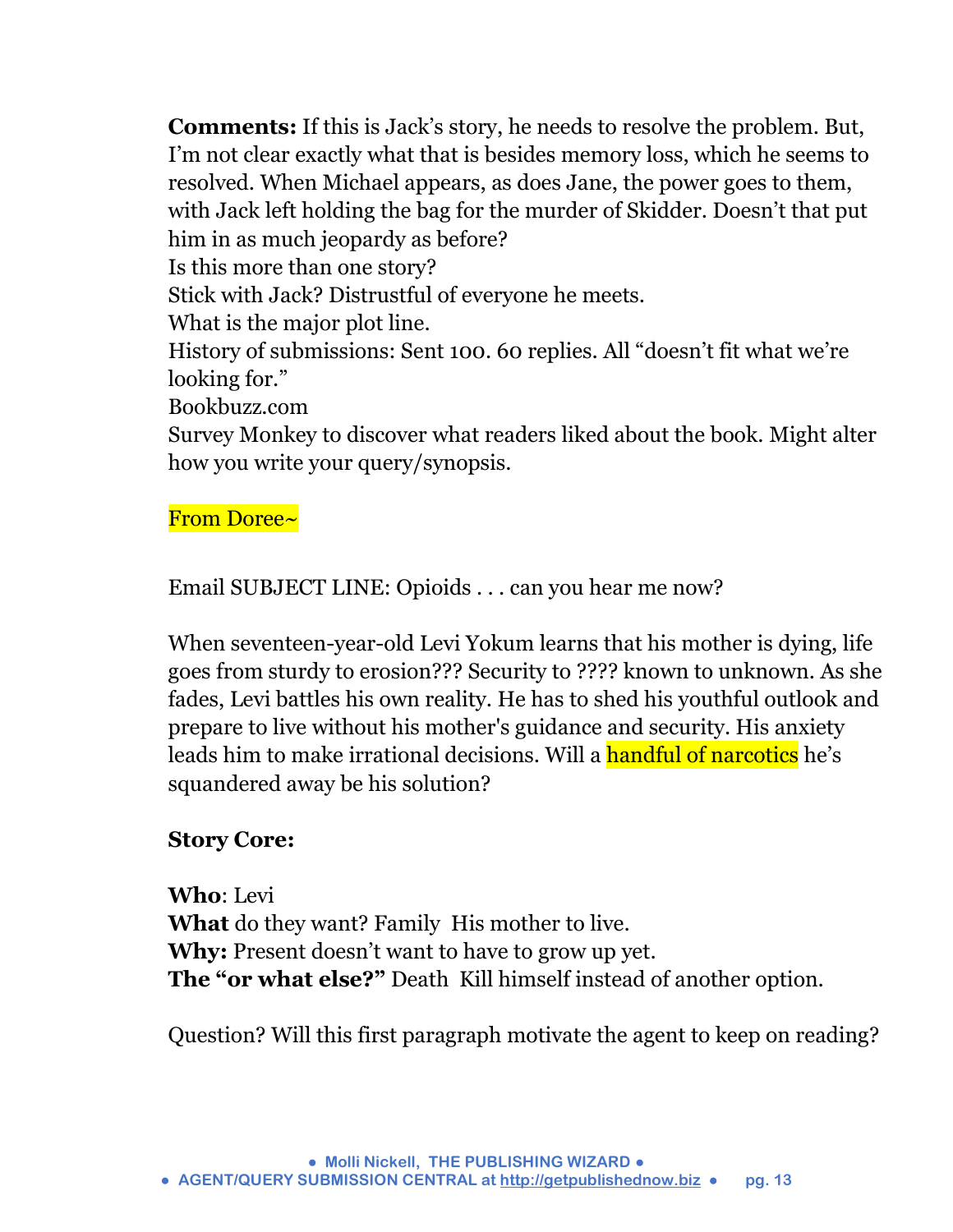(And congrats Doree, you accomplished the goal of one-work responses to the story core questions. Helped me realize that one-word brevity may not be a great idea in this situation. Thanks!) Second paragraph:

Levi Yokum's plans are a fun last summer with his mother before he's college bound. A family of two, their relationship has always been strong. So when he learns that she's fallen ill with cancer, he considers it a detour, not the end. At the age of seven, Levi helped her as she went through chemo and radiation therapy. He held her hand and gave her moral support with every step of the way. He has no doubt that as a team, this outcome could be the same. She disagrees. Levi refuses to grasp the magnitude of her disease. He accuses her of surrendering, that her decision is to leave him destitute and alone. The tension turns their home into a war zone, and him into an odious young man. He begins a quest to understand her rationalization. Instead, an interest explodes at the OxyContins he finds. The sight of his mother's deterioration finally breaks through to him. He realizes that her death is inevitable. His narcotics, he's learned can offer her a gentle passage to eternal sleep. Or he can use the pills to end all his mind saying???? problems.

Completed at 54,500 words, "One Eighty" will appeal to readers of "Fault in our Stars" and "Thirteen." My background includes three years as a reporter for the Salt Lake Valley Journal. For seven years, I've been an active member (and past vice president and president) of the Utah RWA (Romance Writers of America) and participate in the SCBWI, Society of Children's Books Writers and Illustrators, the Utah League of Writers, and Absolutely Writers as well as two critique groups.

Thank you for your time and consideration.

Doree Anderson doree.anderson.com (358)

Comments: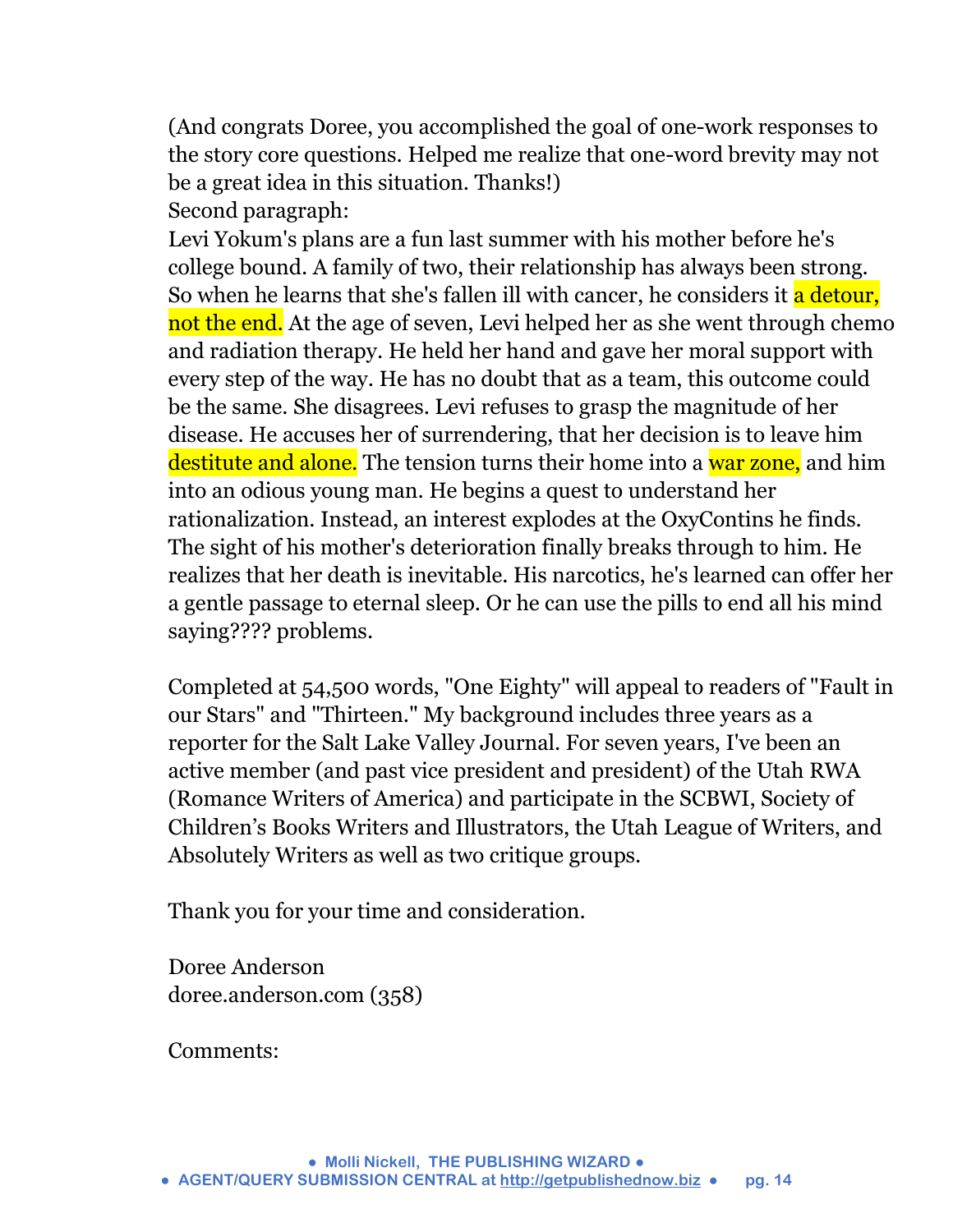Unclear what "mind saying" means. 2nd paragraph needs to be trimmed. Not so much about being a team in the past, but about being a team in the future.

They beat it in the past, intend to beat it in the future.

# **SYNOPSIS:** "One Eighty"

## Paragraph ONE:

Seventeen-year-old Levi Yokum's discussing girls, low cut dresses, and boobs with his best friend, Ryan Holt when he receives a call. His mother, Camelia Josephine (CJ) Yokum's co-worker notifies him that his mother's left work early, ill. Levi hurries home to find her sick with a severe migraine. A test reveals a small tumor against her carotid artery. The surgery goes well.

## Paragraph TWO:

CJ's post-op appointment uncovers a rare form of liver cancer. He believes with intervention, and life can return to normal. Since his mother's radical mastectomy eight years prior, she'd been declared cancer free. CJ and the doctor try to explain to him the severity of the diagnosis. Levi flat out states that he won't except her decision to die at home. He expects her to fight.

#### Paragraph THREE:

Fear twists around his heart. Levi's concern shifts their relationship into a roller-coaster of arguments and heartbreak. Instead of asking questions, he pushes her, making demands that she seek intervention. Her bouts of pain provide him the anger he uses against her. Yet, he's the one taking pictures and squirreling memories away. Constant nausea flirts inside him every time he watches her breathe. His chest hurts, his heart catches at the offensive words he shouts, but doesn't stop. Anguish turns to quarrels. He storms out, unable to restrain his childish antics.

#### Paragraph FOUR:

During one dramatic exit, he meets Malea Tebow, a motherless schoolmate. While talking, she validates his pain, but won't justify his anger. She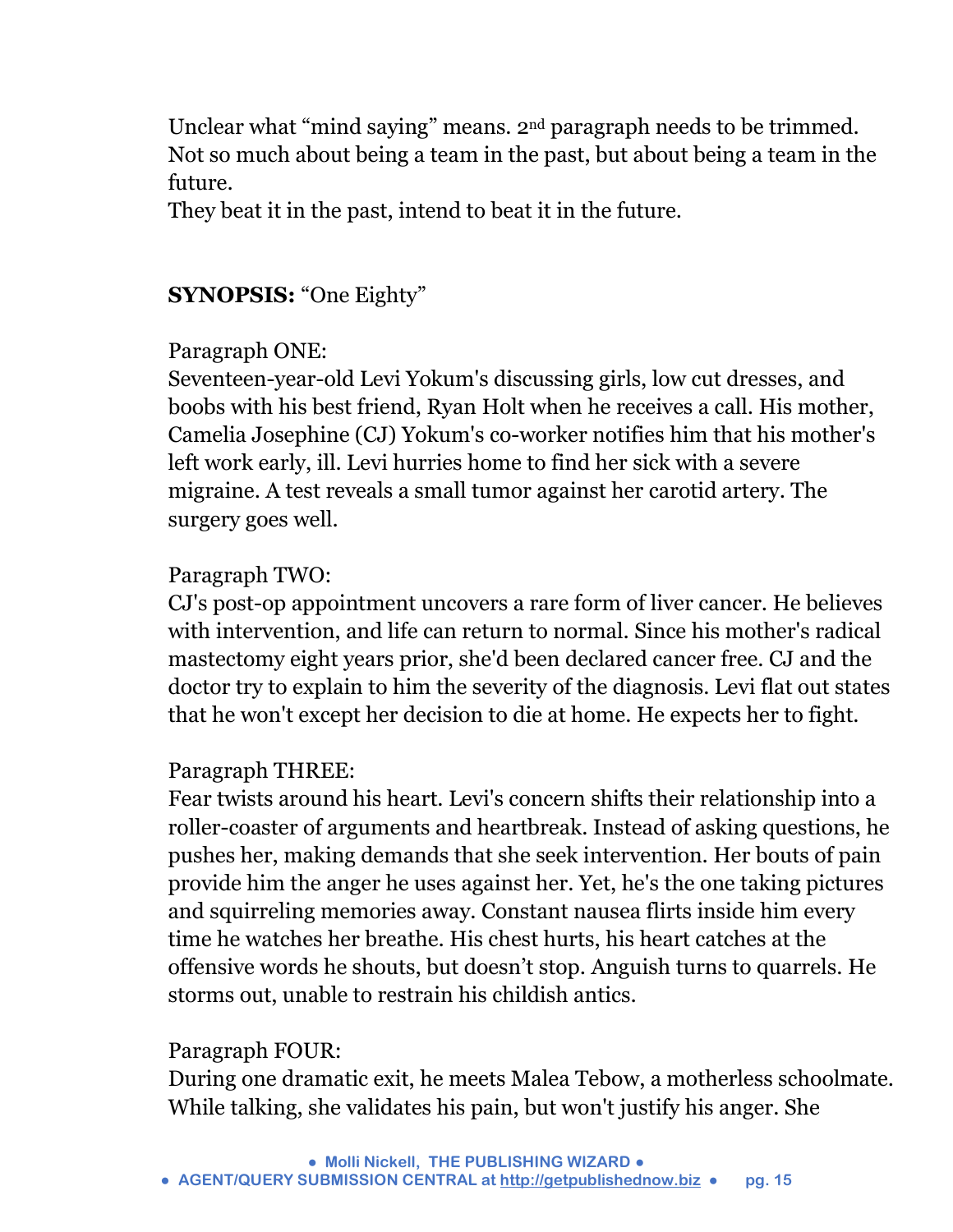encourages him to stop the derailment with his mother before the opportunity passes. Determined to mend the rift between them, Levi takes over his mother's care. He squanders (steals) some narcotics left in her room. Too soon, her timeline rapidly declines. Levi is prepared to assist in her pass over with the pills. Levi's blessed to be there when she starts mumbling nonsense. He takes her hand. She tells him that she loves him. She turns her head aside and dies. He lifts her into his arms and gently rocks her, begging her not to die, it's too soon, along with his words of love.

#### Paragraph FIVE:

With OxyContin in his pocket, he takes a bottle of alcohol to the cemetery and drinks himself into a stupor at the base of his mother's grave. He fails his first attempt at suicide. A few days later, Ryan catches him during another attempt. When he realizes he doesn't want to die, it may be too late. The pills have taken control over his mind. He asks Tawnya Holt, Ryan's mother, and Levi's legal guardian for help. With therapy, he learns control.

#### **Comments:**

Synopsis structure flows logically until paragraph four. Don't bring in a character not mentioned before since she doesn't seem to play a continuing role, at least not in this synopsis. At one point, a while back, there was mention that the pills call to him, or played tricks with his mind? Is this still in the story? Introduction of characters with their full names, is not necessary in the synopsis. Tawnya Holt can be identified as Ryan's mother. He learns control? Control of what? And how does that make him less suicidal. Need to spell it out clearly as the story resolution.

Comments: More, in synopsis, about his internal struggles. Antagonist is death, dealing with it.

#### From Vicki~

Email SUBJECT Line: It followed her to school one day, breaking all the rules.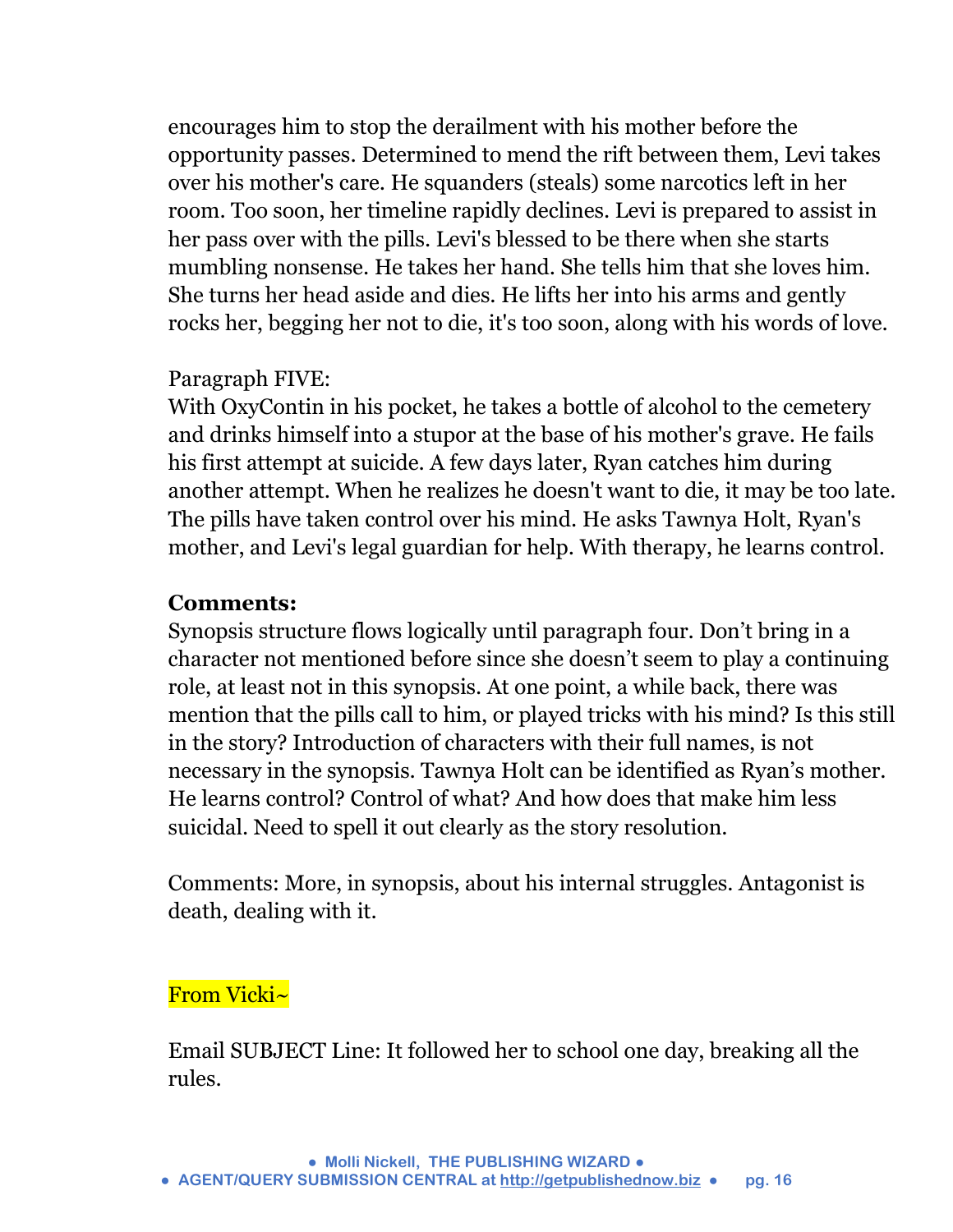#### **Store core:**

**Who** wants what and why? Sadie wants to be a normal teenager. **What** stands in her way? Lack of self-esteem **What is the terrible or else?** Suicide

#### Query for "Crooked"

Born with cerebral palsy, Sadie's tangled walk attracts attention with every step she takes. The real Sadie hides from the world, for people only see a cripple when she slithers by. Except for her one friend, Finn, who has moved back to London. Sadie's convinced she'll never see him again. Sent to her grandmother's isolated Catskill Mountain home for the summer, Sadie decides it is a perfect refuge to end her life. But in the forest, as at school, Sadie senses someone watches her, once again.

#### **Story core:**

**Who** wants what and why? Sadie wants to be a normal teenager. **What** stands in her way? Lack of self-esteem **What is the terrible or else?** Suicide

After swallowing enough pills to kill Jack's giant, Sadie wakes from her suicide attempt. She is devastated that she is still on this earth. And why does she have crystals in her lap. Did her stalker save her? When Sadie comes face to face with her culprit, she is stunned. A mischievous fairy, Devilia, has been watching Sadie's every move. Sadie's suicide plans are put on hold, for she is intrigued enough to stick around and find out what happens next. She takes Devilia to Manhattan. But the volatile fairy complicates Sadie's life to the fullest. On a field trip, Devilia causes a miraculous incident, with Sadie as the centerpiece. Overnight Sadie becomes a "viral" Internet sensation, her bare legs reveal her her disability on display to the world. Much to her horror, her bare legs are revealed to the world. She emails Finn, and he answers how magical she looks. Sadie doesn't see it that way, for she is even more of a freak. She is ready to rid herself of Devilia for good, until she learns that Finn's life is in danger. Sadie persuades Devilia to help rescue him. In a critical moment, Sadie learns the true meaning of love and loss. Can Finn be saved? Or will Sadie go back to death as her only option to escape a future of loneliness.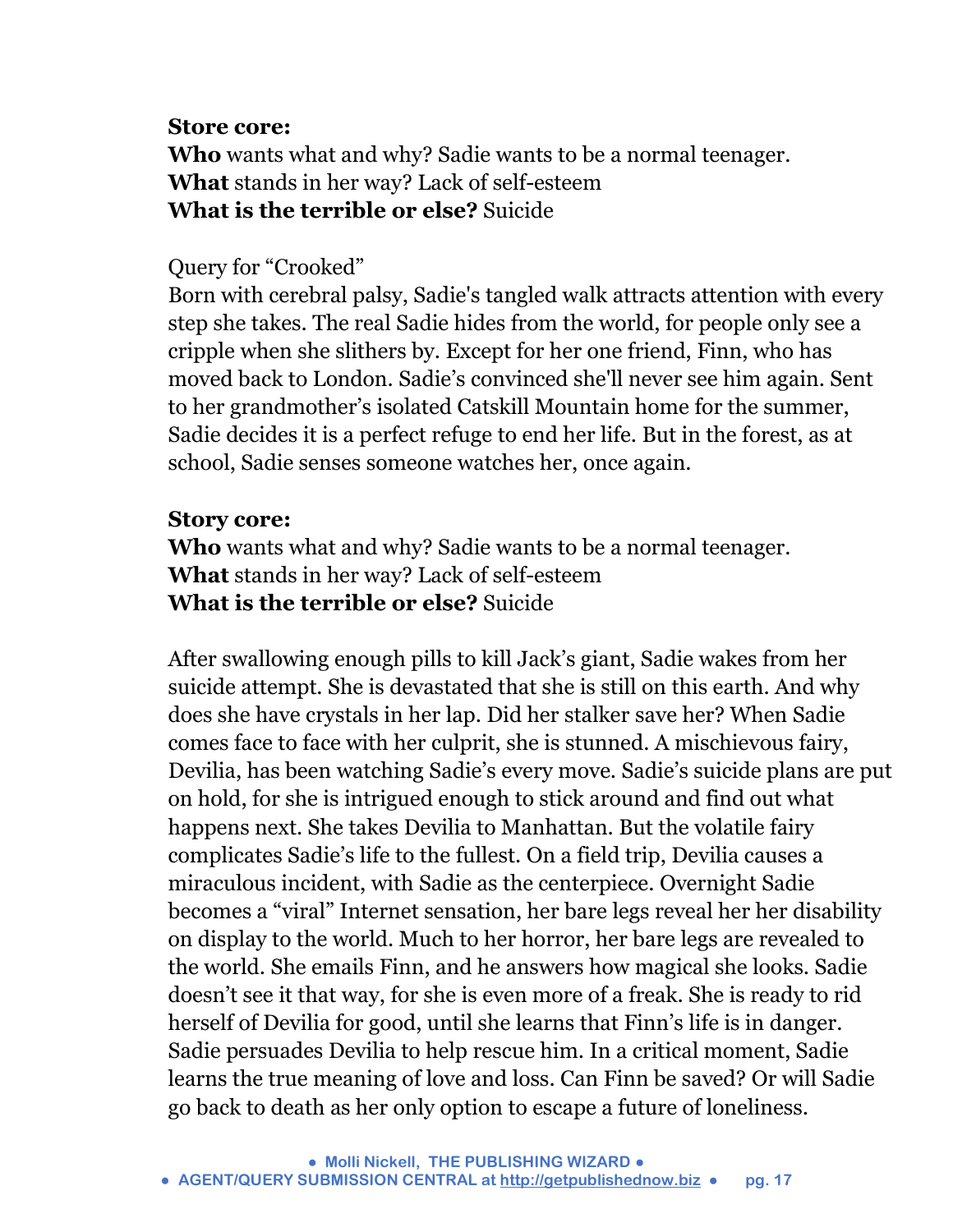My YA novel Crooked is complete at xx words. I have been a part of a writers' group since 2004, attended conferences and workshops, and am a member of SCBWI. I live in Manhattan with my husband and am the mother of a "sometimes" crooked young adult. I also live with a wirehair dachshund, Clancy, my muse.

Thank you for your time and consideration.

# **Synopsis** of "Crooked"

Scrutinized all her life, Sadie hides her palsied walk under long skirts and her true self from the world. Only one person sees the real Sadie. Finn, an exchange student from London, lived with Sadie and her mom the past school year. He returns home, and Sadie is distraught Why? Will she be alone and lonely like she was before Finn came into her life. Sent to the Catskills to spend her summer with her grandmother, her only option is to end her life.

A mischievous fairy, Devilia, thwarts Sadie's suicide. Lost and jealous, Devilia wanders, and unlike Sadie, she longs to be noticed in this world in which she has no place. Devilia also is lonely because she is different that the humans in her world. As their lives intertwine, Sadie slowly begins to escape the darkness that had consumed her and finds she has an impassioned desire to help Devilia. As the infantile Devilia overcomes her jealous nature and starts to trust Sadie, a cautious alliance eventually leads to a friendship fraught with complications.

Sadie emails Finn about Devilia. He doesn't believe her, until Devilia makes a shocking appearance via the Internet, busting Finn's computer. Finn gets an inkling of the trouble the fairy can cause, and mails her back to Sadie. Their summer adventure has begun although they are continents apart. Without Sadie, Finn is lost, his impulsive nature drawn to trouble. Unknown to Sadie, Finn hangs out with a drug dealer. Sadie tries to adjust as caretaker of a fairy, telling Devilia she can live in Manhattan if she promises two things; no magic and remain invisible in public. Devilia breaks promises. In school, the fairy violently protects Sadie from bullies.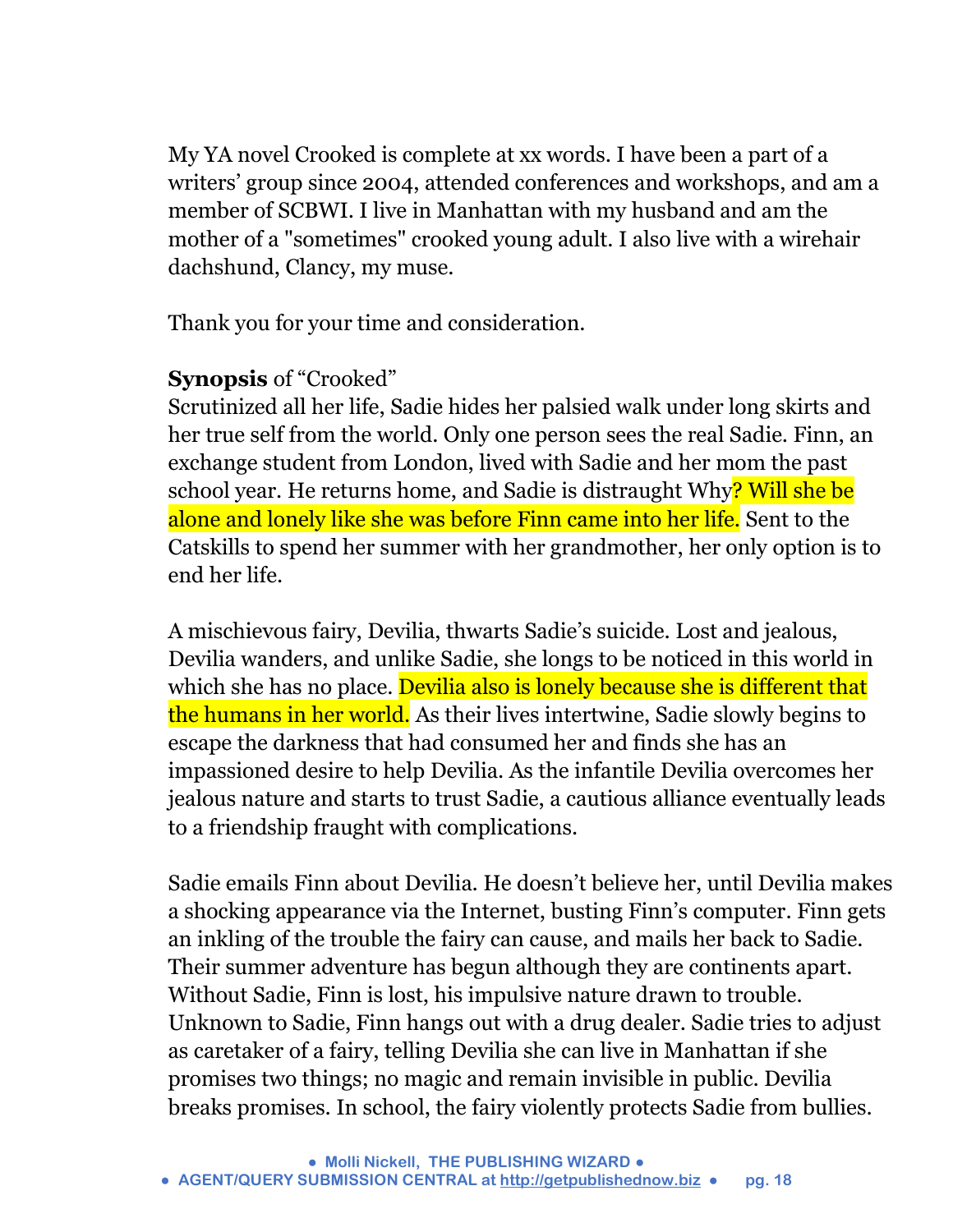Sadie fights back as well, and acquires a new confidence. But she is terrified of what Devilia is capable of.

On a field trip to a museum, hundreds of butterflies cover every inch of Sadie, and all because of Devilia. Television stations want to hear her story. Her grades are failing, cruelty debilitates her once again, and Sadie is worried about Finn. She convinces Devilia to travel to London and investigate. Devilia is critically injured protecting Finn. With drug money, Finn flies to New York and meets up with Sadie in a desperate attempt to save Devilia. But the fairy vanishes. Finn has guilt because of his poor choices, and Sadie regrets not caring for Devilia responsibly.

Broken hearted, Sadie must appear on national television. Sadie stands up for Devilia, exposing the fairy's existence and for the first time, accepting her own. A near death experience brings Devilia back. Sadie is elated. On a Manhattan rooftop, Sadie and Finn kiss. Devilia lights the sky with shooting stars, ready for her own journey. Finn returns to London. He is sent to boarding school to get his life on track. Sadie plans to visit for the holidays. Proudly, Sadie tells Finn she is in a play and has to wear tights, her legs visible to everyone. An unhidden Sadie is ready to conquer the world.

#### **Comments:**

Structure is much improved, and yet, needs to be clarified and tightened. This story is about Sadie, what she feels, how she comes to accept her disability, not fitting in, and how she expands her inner and outer world. Nice parallel could be drawn between Sadie and Devilia and Finn, all feeling out of place in their worlds at one point, and how, with Sadie as their pace setter, find where and how they belong. This can be incredibly powerful.

# **FOR EVERYONE:**

Show more and tell less. Straight explanation about anything is much less powerful than showing it through Sadie's actions, reactions, thoughts, feelings etc.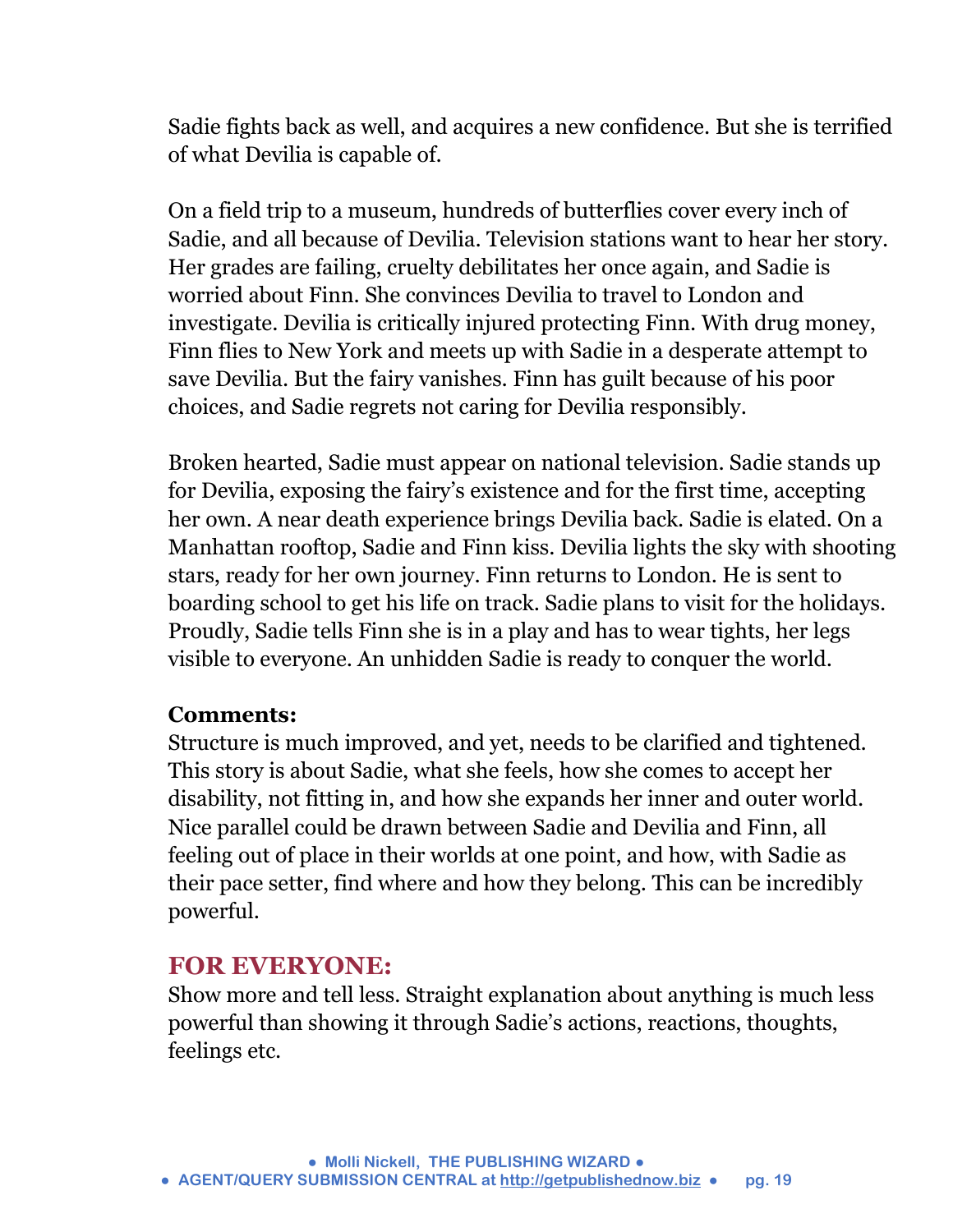For example, in this paragraph, I've highlighted every "tell" and suggest, as a practice, to revise all to "show" through Sadie.

After swallowing enough pills to kill Jack's giant, Sadie wakes from her suicide attempt. She is devastated that she is still on this earth. And why does she have crystals in her lap. Did her stalker save her? When Sadie comes face to face with her culprit, she is stunned. A mischievous fairy, Devilia, has been watching Sadie's every move. Sadie's suicide plans are put on hold, for she is intrigued enough to stick around and find out what happens next. She takes Devilia to Manhattan. But the volatile fairy complicates Sadie's life to the fullest. On a field trip, Devilia causes a miraculous incident, with Sadie as the centerpiece. Overnight Sadie becomes a "viral" Internet sensation, her disability on display to the world. She emails Finn, and he answers how magical she looks. Sadie doesn't see it that way, for she is even more of a freak. She is ready to rid herself of Devilia for good, until she learns that Finn's life is in danger. Sadie persuades Devilia to help rescue him. In a critical moment, Sadie learns the true meaning of love and loss. Can Finn be saved? Or will Sadie go back to death as her only option to escape her life of loneliness.

**Comment:** Is his life in danger, or is he about to make a decision that will cause his life to be in danger? What's going on?

# **MAJOR CLUE FOR EVERYONE:**

If your text is filled with "is" verbs, you are "telling" instead of "showing." When you tell, you declare something to be. But this is information only. You leave the reader to figure it out on their own. To imagine (if they want to) how your protagonist acts or reacts.

Your responsibility, as a story teller, is to show this. Show how your protagonist acts, reacts, thinks, and feels. This reveals more of their inner world and invites your reader inside.

Exercise: Search for "is" in your query and synopsis. How many times does it appear? Revise most of these and replace them with more powerful verbs.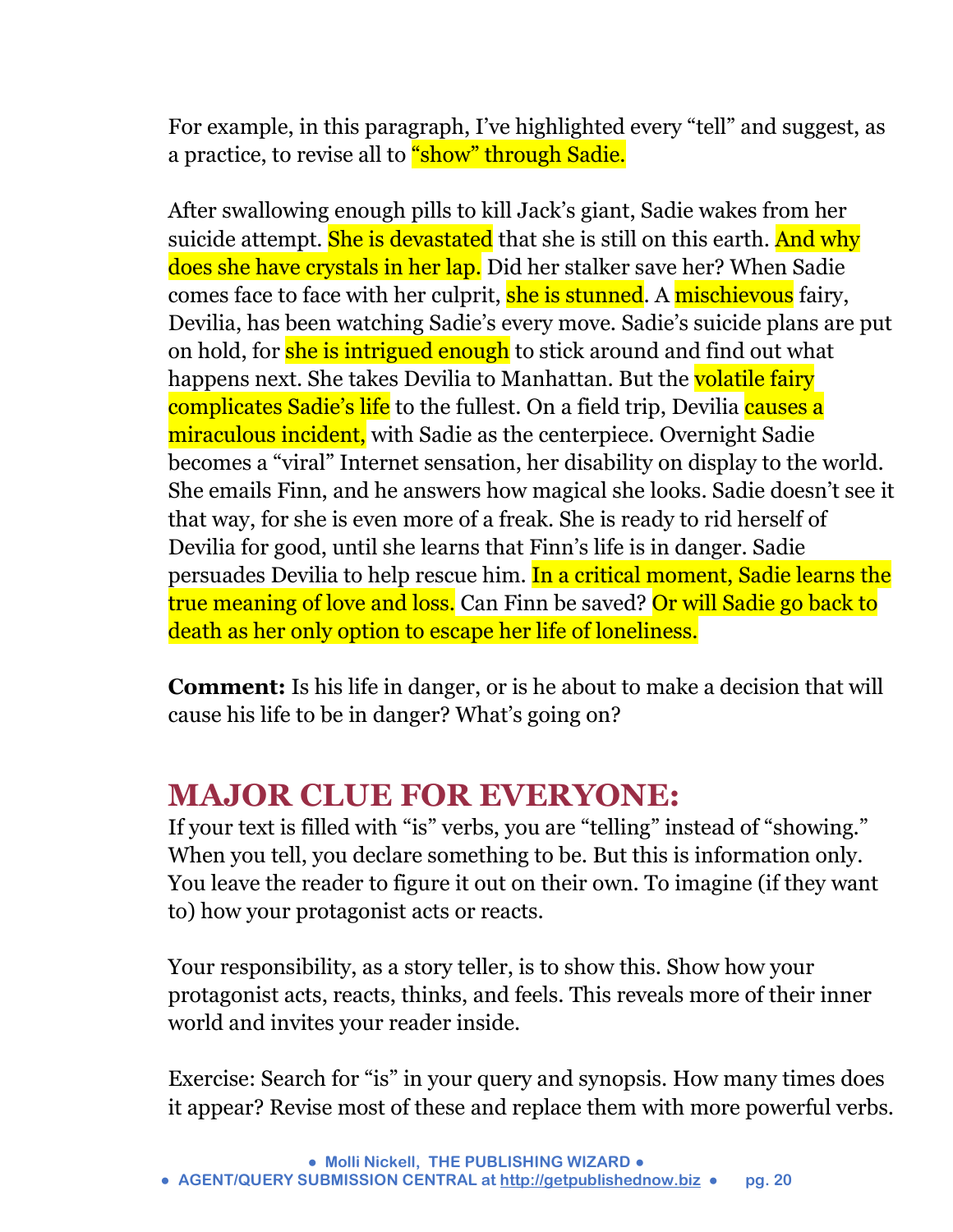Note: "Is" has been used approximately 29 times in Vicki's query and synopsis. Most can be revised

#### From Linda~

Story Core: Who wants what and why? Wu Meichen wants freedom to control her own future. What stands in the way? Chinese cultural traditions What will happen if Meichen doesn't get what she wants? Her husband will go to America, and they may be separated for years until he's allowed to return.

(Note: I've yellow highlighted weak verbs and unnecessary words/compound sentences.)

#### Query:

Newlywed Wu Meichen hates the Chinese traditions that dictate her actions and thoughts. Although their marriage was/is arranged, Meichen falls deeply in love with her husband, Chao Chung. She wants him to accept her as a partner and give her a voice in his plans for his/their future. But Chinese tradition demands all family members obey the orders of the oldest male who's responsible for the family's welfare. When the head of the family sends Meichen's husband overseas to work, she is devastated, fearing he'll be gone for many years while she faces a lifetime of waiting.

Meichen's father-in-law sends her to a missionary school after her motherin-law attacks her. While she enjoys learning, Meichen never stops longing for Chung. Months pass, then years. Meichen has no comfort except the few letters her husband sends, his Chung's photograph, and memories of their short time together. In the fifth year, Meichen's sorrow turns into anger and then rebellion. If her husband can't come home, she'll find her way to him. When she reaches San Francisco, the family patriarch is furious. He tries to send Meichen back to China. She disguises herself as a boy and crosses America by train. Meichen rejoices when reunited with she sees her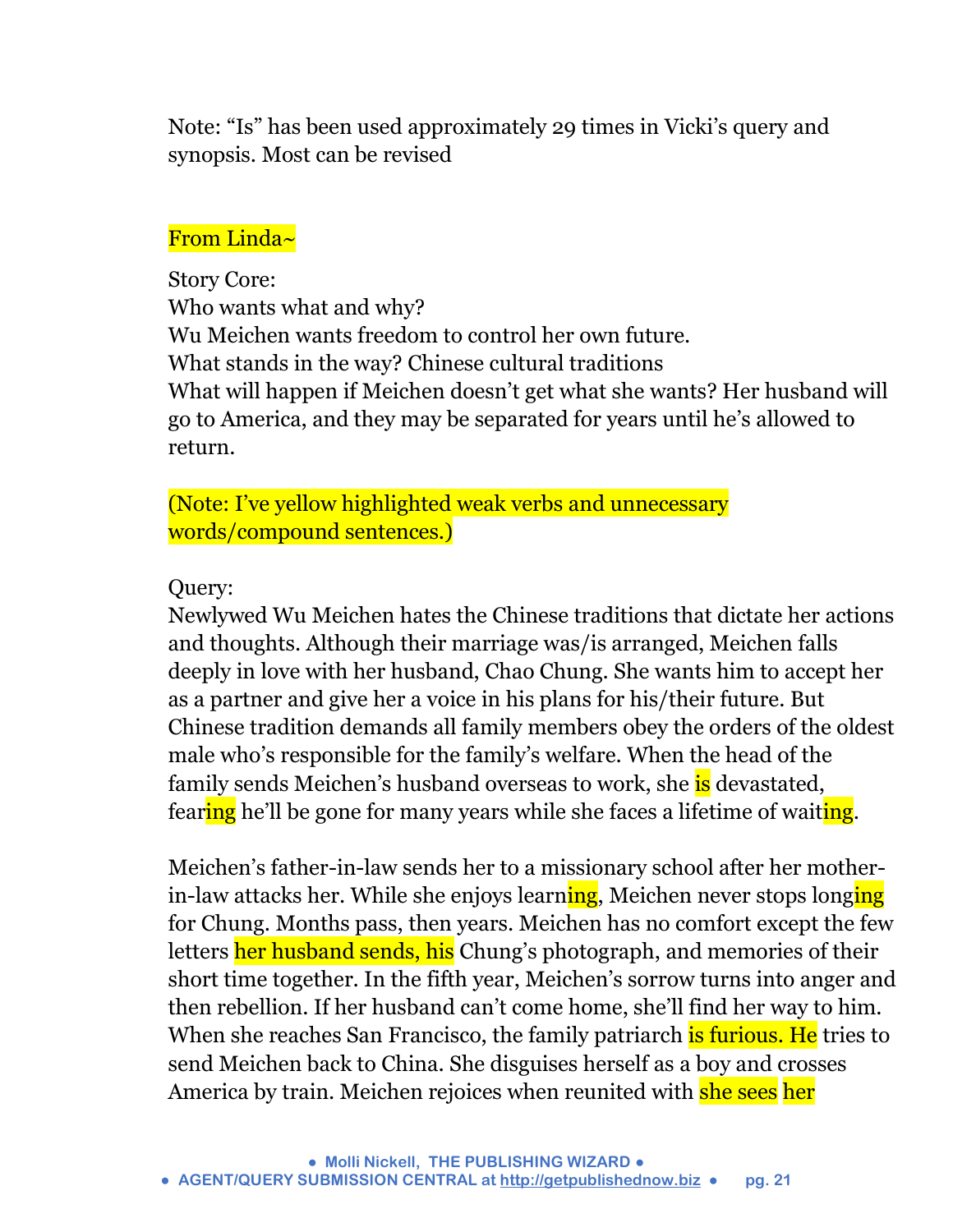husband Chung again, but she soon learns there is more trouble ahead. Her husband has been ordered to divorce her or his family will disown him. Without love, Meichen sees no point in living. But will her husband still love her when he remembers her rash actions caused the loss of his family? Can Meichen find a way to make peace with her in-laws and stay with her husband?

**Comment:** I revised the last sentences of this paragraph: Chung has been ordered to divorce or face being disowned by his family. Meichen fears he no longer will love her if her rash actions cause the loss of his family. Can she find a way to make peace with her in-laws and remain with  $\frac{\hbar e}{\hbar e}$  husband? ( $\frac{\hbar v}{\hbar e}$  bad: overload of pronouns)

Complete at 80,000 words, "Unbound Woman" won first place in an ethnic novel contest sponsored by Romantic Times Magazine. I belong to the Central Savannah River Area Writers and am an active member of RWA (Romance Writers of America) and Georgia Romance Writers.

Thank you for your time and consideration.

# **Third Draft of Synopsis**

On her wedding day, Wu Meichen becomes a member of the Chao family. They are all strangers, even her husband, Chao Chung. As a new bride, she is on the lowest level in this large family's hierarchy, and under the thumb of her hyper-critical mother-in-law. Chung does his best to protect Meichen from his mother's malice.

The head of the family sends Chung to America, perhaps for many years. Meichen panics, but Chung tells her he must obey First Uncle. Her fatherin-law sends her to a missionary school where she is occupied by her studies and safe from her mother-in-law. She makes friends with Li Biyu, her teacher. But even Biyu can't cure Meichen's impatience. After five years, Meichen decides to go to America and join Chung, and she convinces Biyu to go with her.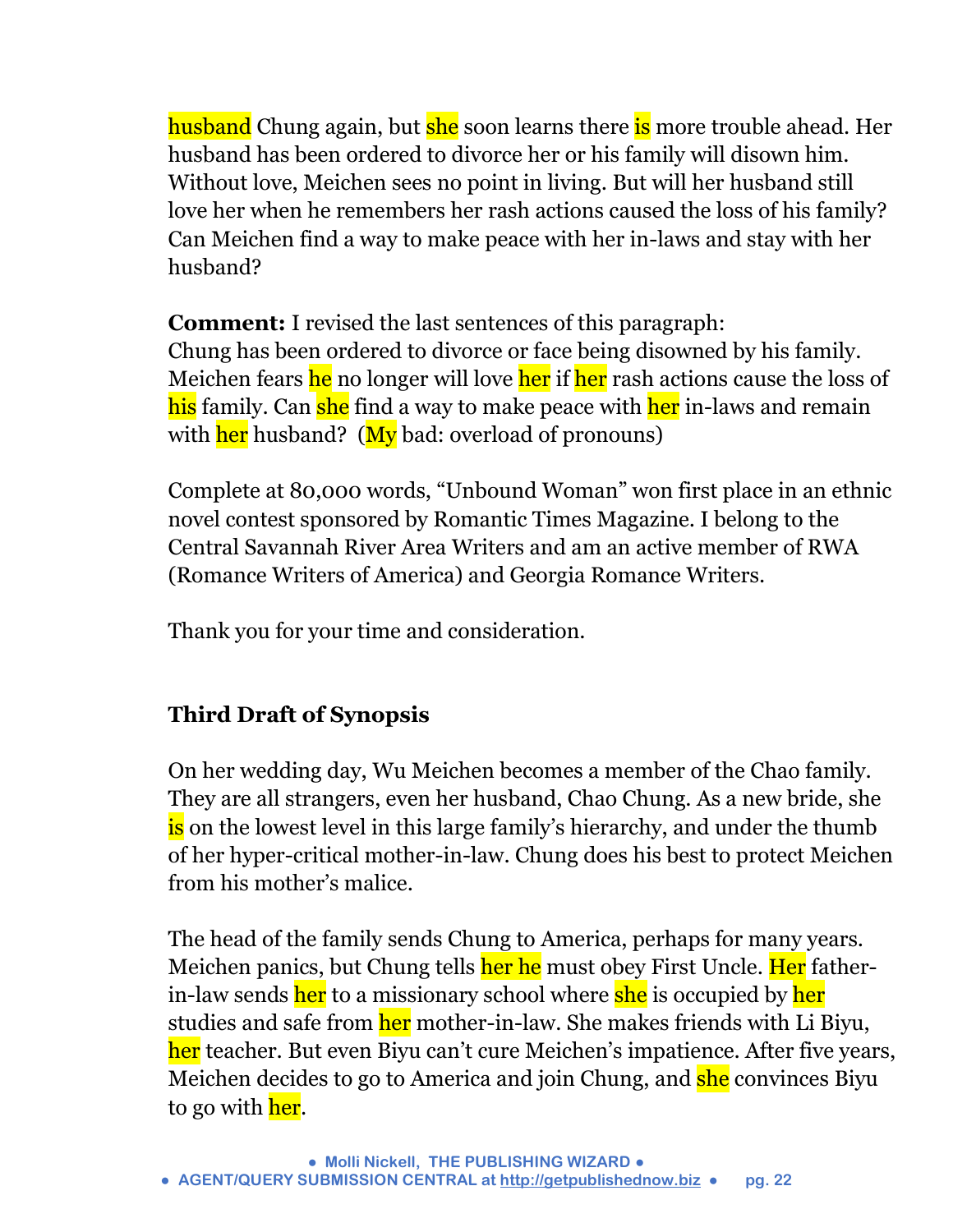Oldest Uncle seizes her in San Francisco, outraged by her disobedience. He arranges her return to China, but she slips away and boards an east bound train. First Uncle telegraphs an ultimatum: Chung must divorce his wife, or the family will disown him. Four weeks later, Meichen reaches Chung, and he can't bear to reject her after her courageous journey. Chung is wracked with guilt, and she tolerates his unpredictable behavior as best she can. During an argument, he tells Meichen he kept her only for sexual pleasure and he is ashamed he abandoned his family. With her heart crushed, Meichen agrees to a divorce.

She joins Biyu, who speaks at churches to raise money for Chinese girls' schools. Meichen discovers her power as a speaker when she brings in impressive contributions. Soon, she realizes she is pregnant, but keeps speaking until Biyu guesses her secret and insists she return to her husband. When Meichen arrives home, she learns Chung is on the way to China to remarry.

Chung abandons his journey and returns home. He secretly watched Meichen speak and was awed when she mesmerized the audience. She is the wife he wants. He and Meichen write First Uncle reminding him that Chung might be unable to reenter America if he leaves, and he'll lose the high salary that supports his relatives. First Uncle wants the money. He forgives the couple and restores them to the family. (373 words)

#### **Comments:** What works?

What doesn't work? Overuse of pronouns throughout. Suggest revision. For example, Linda wrote:

He and Meichen write First Uncle reminding him that Chung might be unable to reenter America if he leaves, and he'll lose the high salary that supports his relatives. First Uncle wants the money. He forgives the couple and restores them to the family.

Revision concept:

Chung and Meichen remind First Uncle that American immigration policies have changed. Chung might be unable to reenter the country after returning to China to re-marry. This will end financial support to the family. First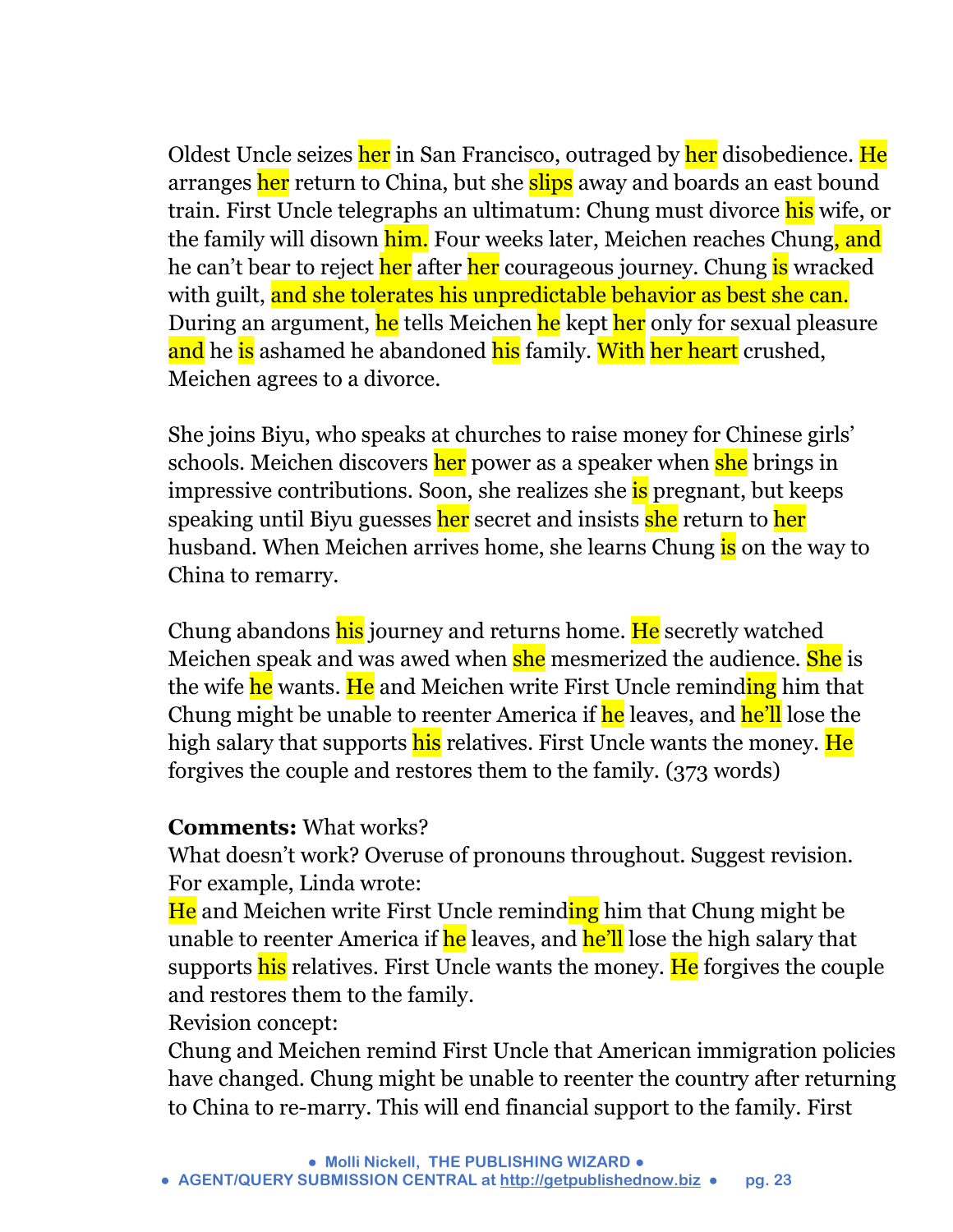Uncle desires money more than revenge and restores Chung and Meichen to the family.

Comment: Child bride. Good to mention.

#### From Lisa (last minute submission)

Who is my protagonist? Kay Smith, a victim of a suspicious car accident, struggling with amnesia.

What does she want? To remember her past and reclaim her identity.

What stands in her way? A severe, forgotten psychological trauma past blocks her memory.

What will happen if she doesn't get what she wants? A deadly stalker will kill her.

Email Query Subject line: The new First Lady runs from a deadly political conspiracy.

Kay Smith is lost and alone, battling amnesia and a choice—whether to look for her dark past and the tragedy that sent her fleeing her life, or run from it. But when Kay learns she may have led a less-than-innocent life, and a deadly stalker follows her every inquiry, she fears she could be the next to die. Can Kay remember her dark past before it catches up with her?

Kay takes refuge with a new friend, a man she fell for at first sight, Nick Costa, her comatose roommate's daily visitor. From him she learns the shocking truth about her past and the reason Nick seems so strangely familiar. She's Angela Lockhart, the missing wife of the president-elect, the latest target of a secret, high-level conspiracy that left her sister, Amy, and a young intern dead. Nick's her lead Secret Service Agent, working desperately to keep her hidden from the power players he suspects are out to kill her. The few memories that subsequently emerge leave Angela confused, emotionally distraught. A recurring nightmare weighs Angela down with shady suspicions about her complicity in the murders. When a radio newscast reveals three more people have been killed in her wake,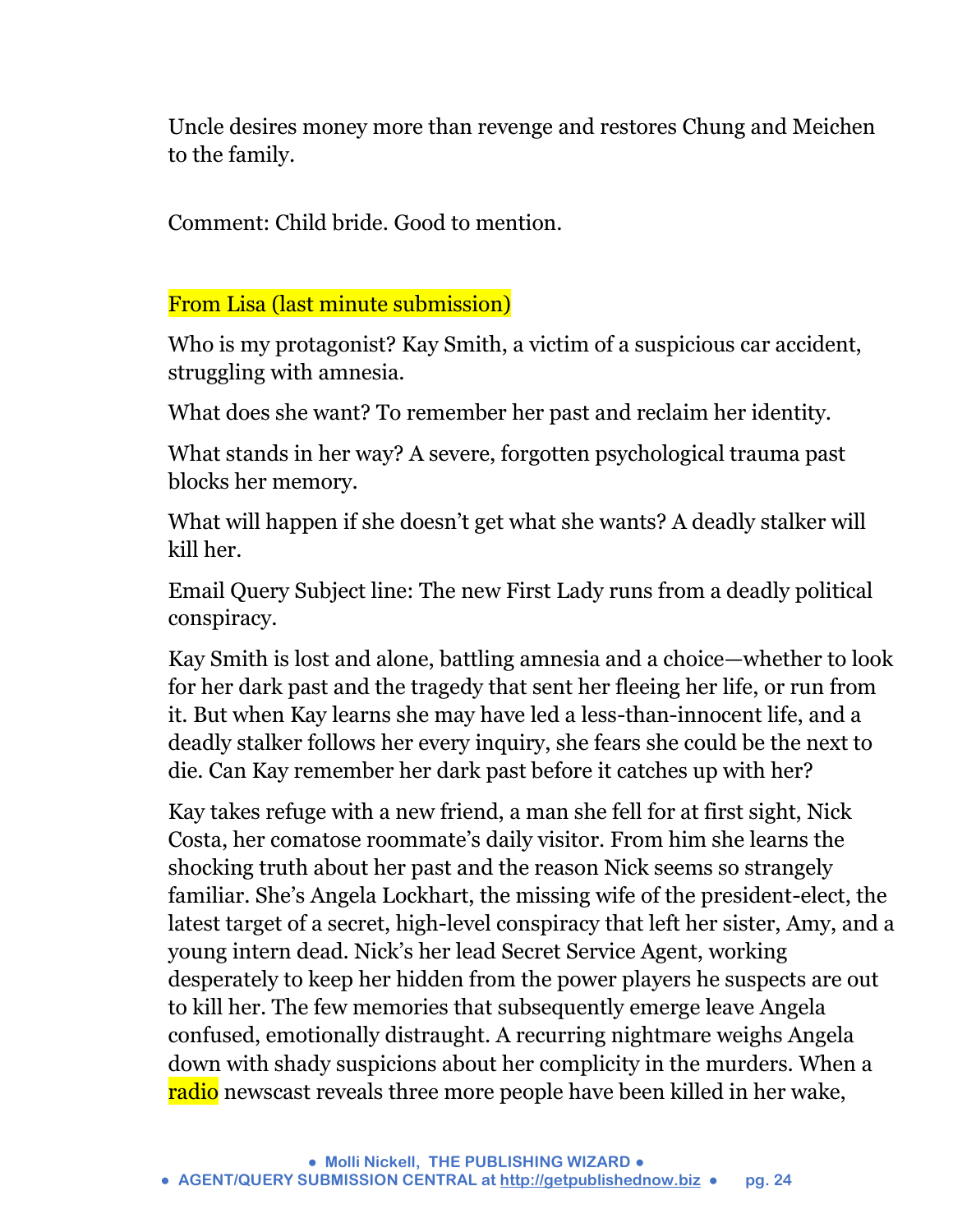Angela's guilt reaches a tipping point. She escapes Nick's custody, determined to stop the bloodshed by confronting those she suspects of murder. It's a bold move Angela knows is fraught with danger, with a high probability of meeting the same fate as her sister—dead at the hands of a vicious strangler.

LOST & FOUND is complete at 88,000 words. It would likely appeal to fans of Norah Wilson, Linda Howard, and Anne Stuart, all of whom have spun twisting tales of women struggling to piece together their forgotten pasts only to find their futures in deadly jeopardy. Over my thirty-year career as an organizational psychologist, I've published scholarly papers, edited newsletters, and written columns and articles on topics related to K-12 education and parenting. I'm serving my second-term as President of the Sisters in Crime Atlanta Chapter, and am an active member of Mystery Writers of America and the Atlanta Writers Club. I honed my writing skills with Continuing Education classes, webinars, and conferences, and professional critiques. (369 words)

A brief synopsis and a copy of LOST & FOUND follows this letter. Snail mail comment is outdated.

Thank you for your time and consideration.

Lisa Malice, Ph.D.

770-973-0996 (home/office) 404-915-2805 (cell) delete???

[www.LisaMalice.com](http://l.facebook.com/l.php?u=http%3A%2F%2Fwww.LisaMalice.com%2F&h=OAQELK5XA&s=1)

[www.Facebook.com/Lisa.Malice.3](http://www.facebook.com/Lisa.Malice.3)

**Comment:** Makes more sense if Nick is the Good Samaritan who brings her to the hospital. A "just happened to be visiting person in other bed" is a "bear comes out of the woods and eats the bad guys" situation. It's too convenient to be real.

It *will appeal* is stronger than "would likely appeal." Awkward phrasing of your comp sentence. Clarify more quickly.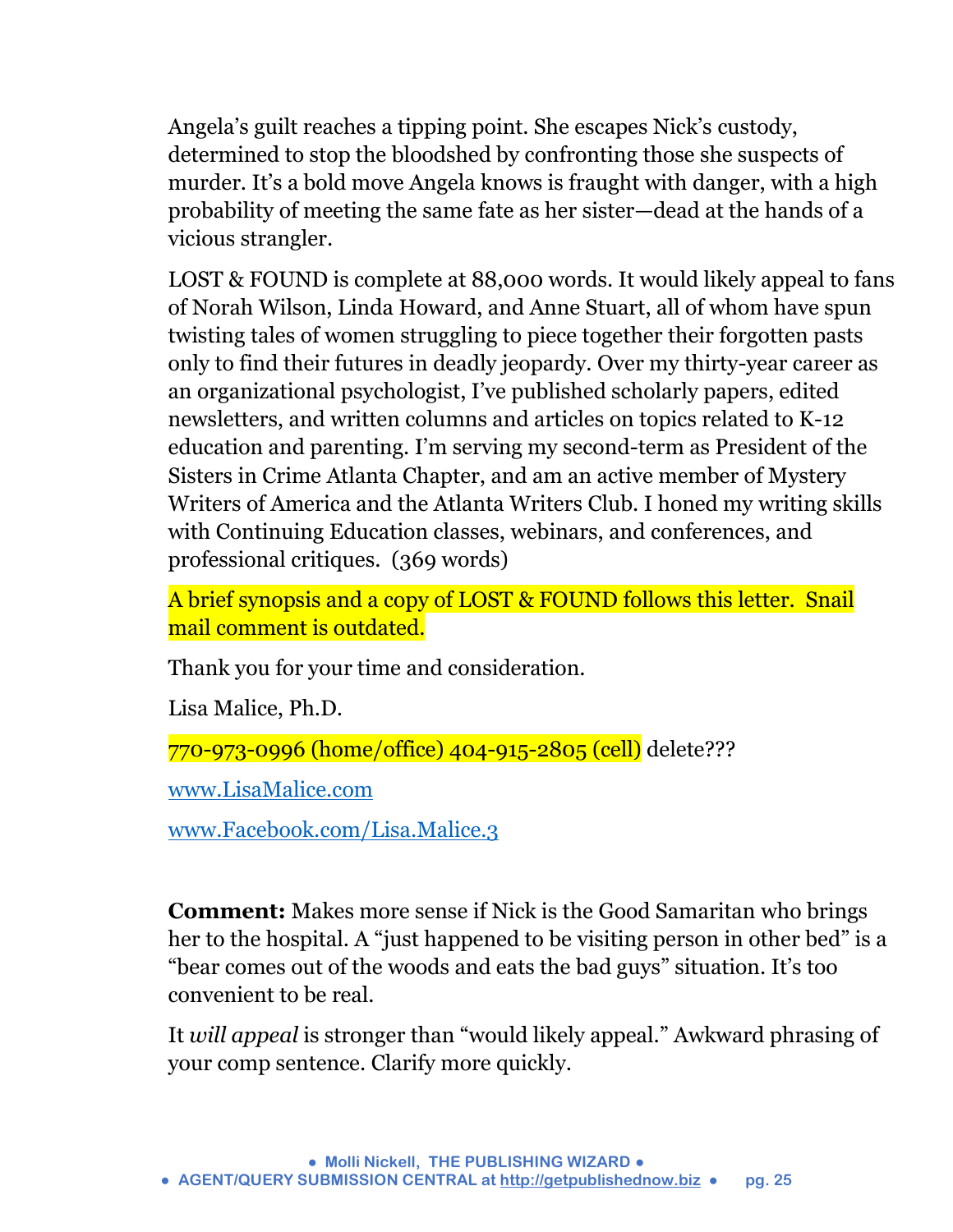Lisa wrote: It would likely appeal to fans of Norah Wilson, Linda Howard, and Anne Stuart, all of whom have spun twisting tales of women struggling to piece together their forgotten pasts only to find their futures in deadly jeopardy.

Revised: It will appeal to fans of Norah Wilson, Linda Howard, and Anne Stuart, who craft twisted stories about women as they struggle to piece together their pasts, only to discover futures filled with jeopardy.

Plus, the length of your first novel, at 88K, along with an overwritten and confusing query and synopsis, may prevent you from landing an agent. Overwriting is an agent's nightmare. Even if the writer, like you, has a great vocabulary and storytelling skills. Odds are that are this issue runs throughout your manuscript which is 18K words too long for a first-time novelist.

# **For everybody:**

Agents are time pressured. They look for reasons to reject work that may not be ready for "prime time." Don't give them cause to make that decision about your work.

# LOST & FOUND Synopsis

Surrounded by doctors and nurses, Kay Smith feels lost and alone in the private D.C.-area hospital where she's recovering from a coma. The victim of a suspicious car accident, she has no memory of her past life. There's only one thing Kay is sure of—she can't go to the authorities for help, can't go home. Not until she can recall the psychological trauma blocking her memory. Only then will she be able to decide whether to **embrace her past** or run from it.

Frustrated, chasing one dead-end online clue to her life after another, Kay can't even confirm her name. An online news story about a Jane Doe left comatose after a car accident is her best lead. But confirming her identity as Jane Doe is anything but easy. Jane Doe has disappeared from the small Virginia hospital where she was treated after her accident. Calls with three people connected to the case force Kay to sift through a confusing maze of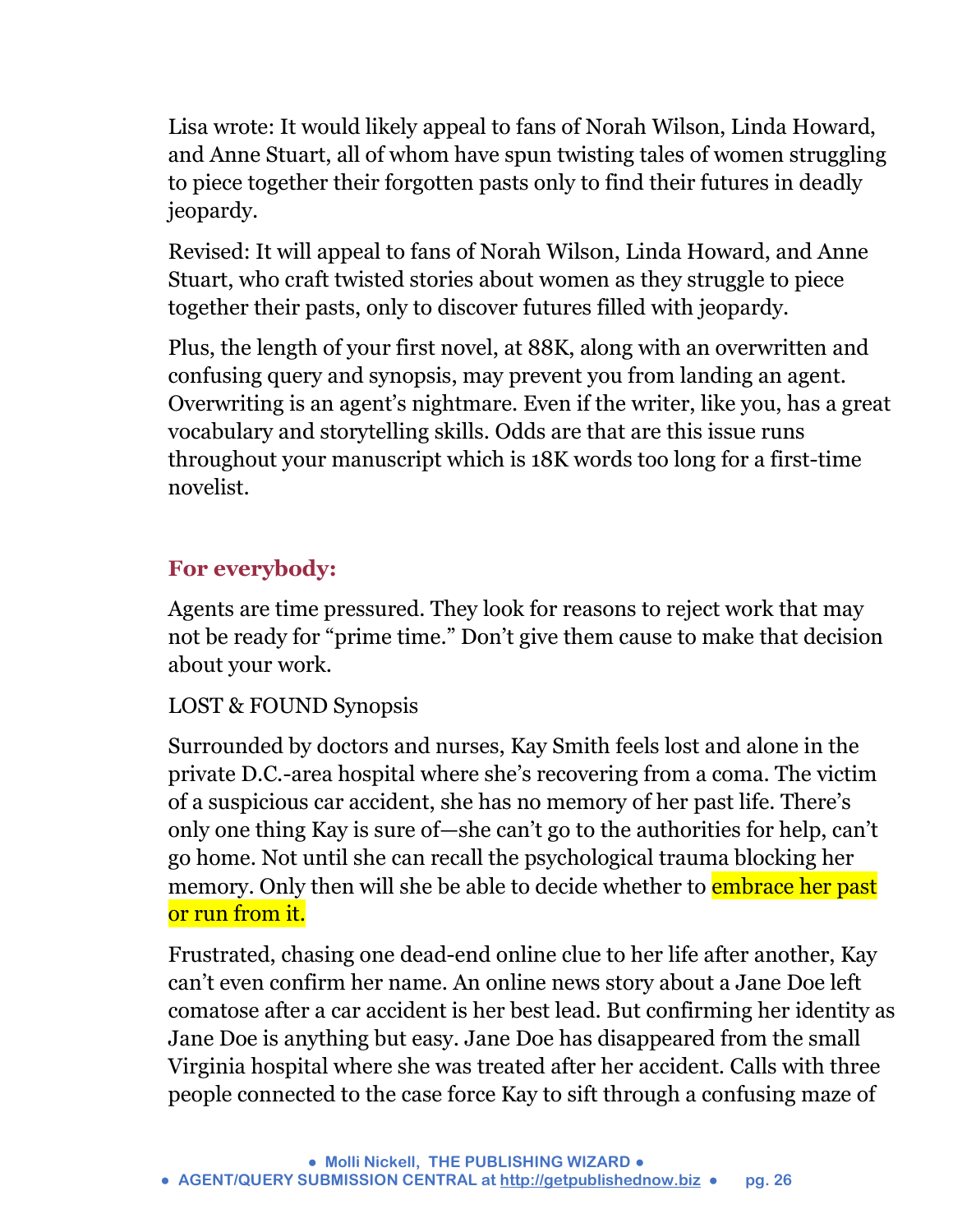questionable medical records, shadowy characters, and police theories linking Jane Doe nefariously to the Good Samaritan who rescued her. A vivid, recurring nightmare about a serial strangler leaves Kay panicked, convinced that she's running from a brutal murderer in her hidden past. When she learns two people were murdered in the wake of her inquiries, Kay realizes someone is stalking her, and fears she could be the next to die.

Kay takes refuge with a new friend, a man she fell for at first sight, Nick Costa, her comatose roommate's daily visitor. From him she learns the shocking truth about her past and why Nick seems so familiar. She's Angela Lockhart, wife of the president-elect. Nick's her lead Secret Service Agent, the Good Samaritan who rescued her, the force behind confusion surrounding Jane Doe. He's been hiding Angela from the world and three men he suspects in the disappearance and murder of Angela's twin sister, REPEAT Amy, and a young intern—her husband, William, his chief of staff Abel Devlin, and his henchman, Felix Jager. During a trip down Memory Lane, Nick confesses Amy was the love of his life. The news leaves Angela ashamed of her feelings for Nick, plagued with doubts about her fidelity to William, and worried she may have put her husband's campaign before the safety of the two murdered women. Back on the road???? news reports of a triple murder fills Angela with guilt. Unwilling to put any more lives in jeopardy while she lays low, Angela escapes Nick's protective custody. She drives off alone, determined to confront William and learn the truth behind the murders. It's a bold move that Angela knows is fraught with danger, with a high probability of meeting the same fate as her sister, the young intern, and the records clerk—dead at the hands of a vicious strangler.

Angela arrives at her family's Lynchburg, Virginia estate and hides in the mausoleum to await William's arrival for Amy's private internment. Shielded from a late night visitor inside Amy's casket, Angela gets locked in. As her oxygen supply dwindles, Angela is visited by her dead sister and released from the unwarranted guilt haunting her soul. In that moment, Angela's memory returns, revealing the truth of her dark past. The casket opens and she comes face-to-face with her sister's killer, William. He confirms Angela's worst fears, the reason she fled her life. She is Amy, an unwitting player in the cover-up of Angela's death, killed days before the election during a fight with William over his affair with the murdered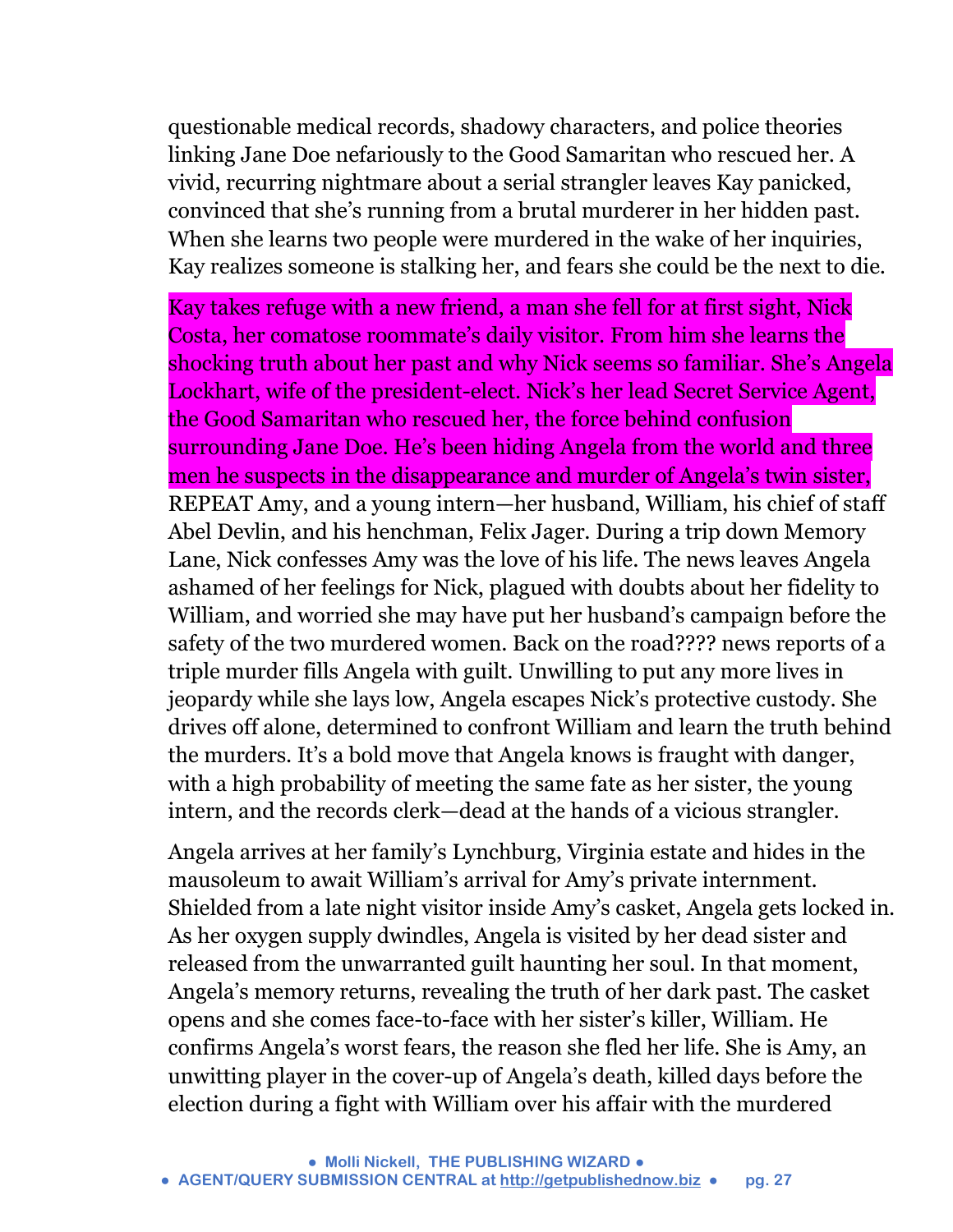intern. Duped into believing her sister had suffered a nervous breakdown, Abel Devlin had conned Amy into faking her own disappearance in order to assume Angela's identity and keep William's hopes of winning the presidency alive. Locked inside the mausoleum with three murderers, Amy knows her only chance of survival is a diversion that alerts the Secret Service agents standing guard outside. In the ensuing chaos and struggle, Amy fends off an attack by Abel Devlin, incapacitating him seconds after he claims credit for a string of strangling deaths, including Angela. Felix Jager empties his gun trying to shoot Amy. When the smoke settles, both Felix and Abel are dead. Amy and William are the only two left alive with knowledge of the murderous conspiracy and Amy's true identity.

In the aftermath, Amy is left with an agonizing choice—spill everything she knows about the string of tragic events that started with the murder of a pregnant intern, or keep quiet and resume her life as Angela. It's a choice that pits Amy's desire to reclaim her life with Nick against her need to protect Angela's two young daughters from the shame and horror of their father's role in their mother's death. In the end, she forces a compromise on William. She chooses to remain Angela and keep their dark secrets from everyone but Nick. In exchange, William promises to resign the presidency, give Amy a quick divorce and custody of the girls. A year later, William is in prison on corruption charges. The FBI has closed the case on the serial strangler, pointing the finger at Abel Devlin with Felix Jager as accessory. Amy is married to Nick, happy as the mother of Angela's girls with a baby boy on the way. She has found what she lost, content to live her life as "Angie," the best of both herself and her sister.

Comments: Memories shrouded in guilt.

You have repeated a great deal of information that appears in your query. Instead, use the synopsis to tell more about your story, specifically about Kay/Amy's inner world, how she feels during this confusing and lifethreatening story.

Keep the focus on your protagonist and do not go into every detail of the story. You want the agent to become interested in Kay/Amy and to wonder how the heck she became ensnared in this situation. This is what will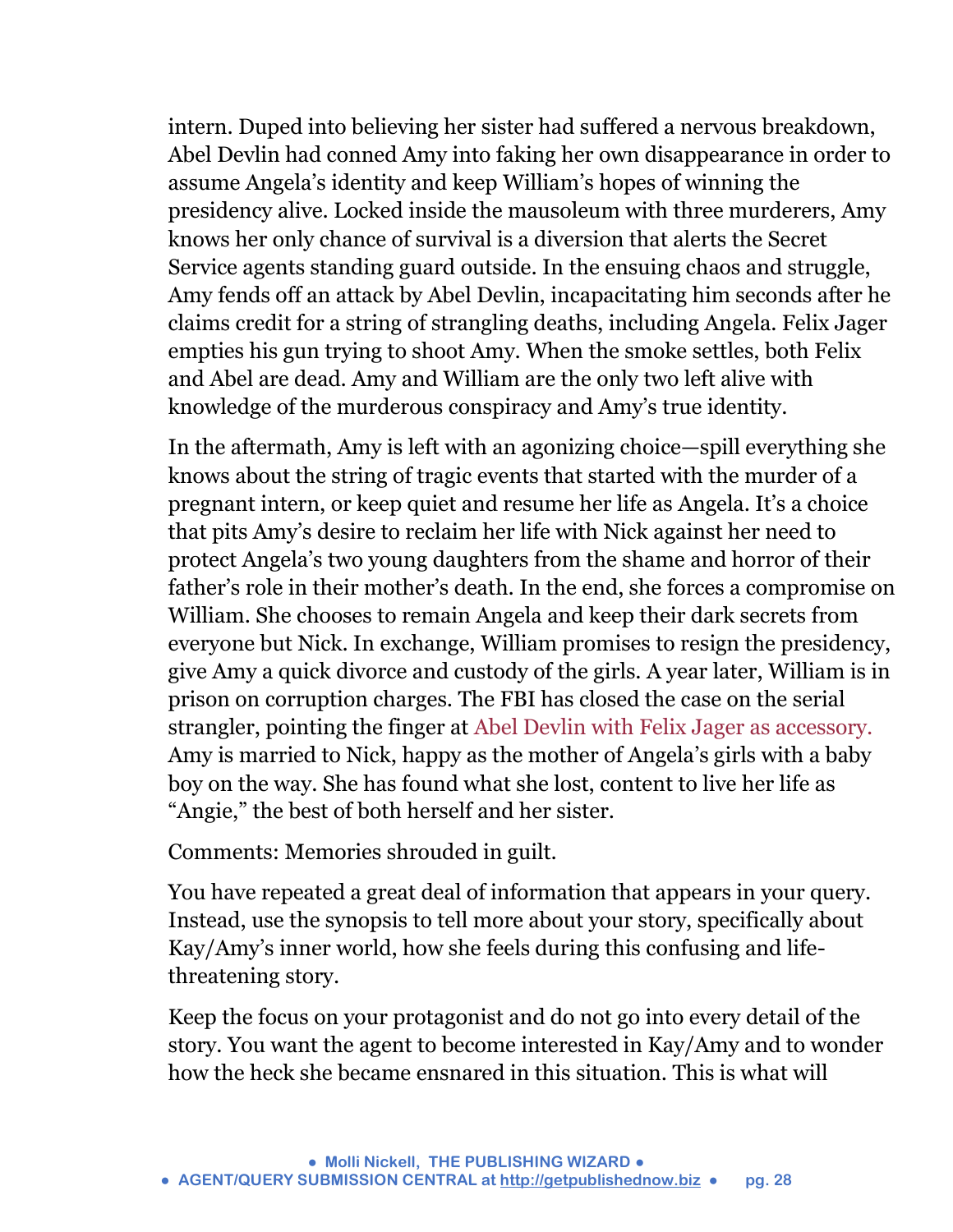motivate the agent to read your first pages to discover if your story begins with a bang and makes them want to know more.

# **NEXT WEEK:**

# **Who is available?**

What would help you most that does not require homework evaluation? Cold readings? Q & A?

# **NOTE:**

The new subscription cost is \$57 per month and includes monthly tutorial.

Everyone (including John) who joined in September will be grandfathered in at \$37 per month beginning in January. (This does not include tutorials.) In December I'll email you the PayPal link to join at \$37 per month for as long or as short as you need.

**Platinum subscription,** \$137 per month, includes monthly one-on-one document and/or progress evaluation.

In the December 2nd workshop you'll learn a self-editing Search and Mark process to locate writing mechanic issues (like overuse of "is, was" and more).

December workshops continue to focus on story core, query, synopsis, and add something new, your manuscript first pages (350 words).

If you want a jump on self-editing tips and first page revision, both are covered in these tutorials available at [MolliMart:](http://www.getpublishednow.biz/mollimart.html)

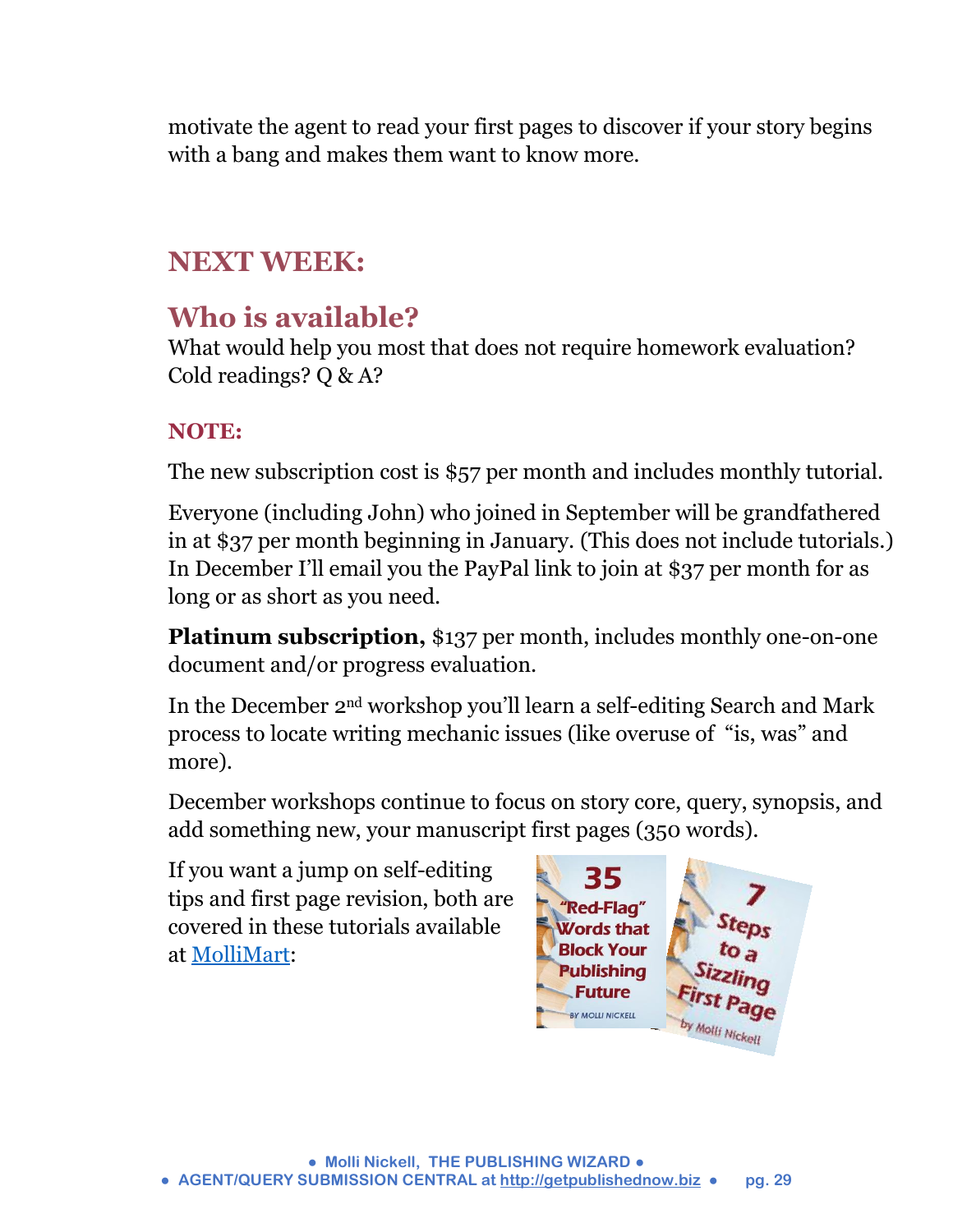# **In closing~**

To those of you in our "audience," thank you for joining us. There will be a limited workshop transcript posted on the public "on-demand" page at www.getpublishednow.biz.

If you'd like to receive the full transcript and video of every Friday workshop, delivered to your inbox within 24 hours after the webinar, you can subscribe for automatic delivery, at a super low rate of \$17. Information about this new subscription program is posted on posted on the "on-demand" page of my website.

Would you benefit from receive weekly evaluations of your submission documents in our Friday workshop? Or access to Q & A, and discussions between Submission Central members on our private Facebook group?

These benefits (and others) will help you learn what you need to know in order to land an agent who will help you navigate the publishing maze. Join us! [CLICK HERE](http://www.getpublishednow.biz/agentquery-submission-central.html) to read more about the AgentQuery Submission Central program.

Regardless of when you join Submission Central, if we're working on the synopsis, but you haven't written a query, no problem. Begin with the query. Use my query template and jump right in. Move through the query, week by week, until you're comfortable with the format. Regardless, if the workshops are focusing on synopsis, first pages, or submission protocol, etc., join in regardless of where your focus is placed.

Really truly, the query is the document that must be written first because it forms the basis for the synopsis and structure of your manuscript first pages.

I'll help you, as will members of the group who have progressed beyond where you may be at the moment.

Thanks to all of you for being here today. See you next week.